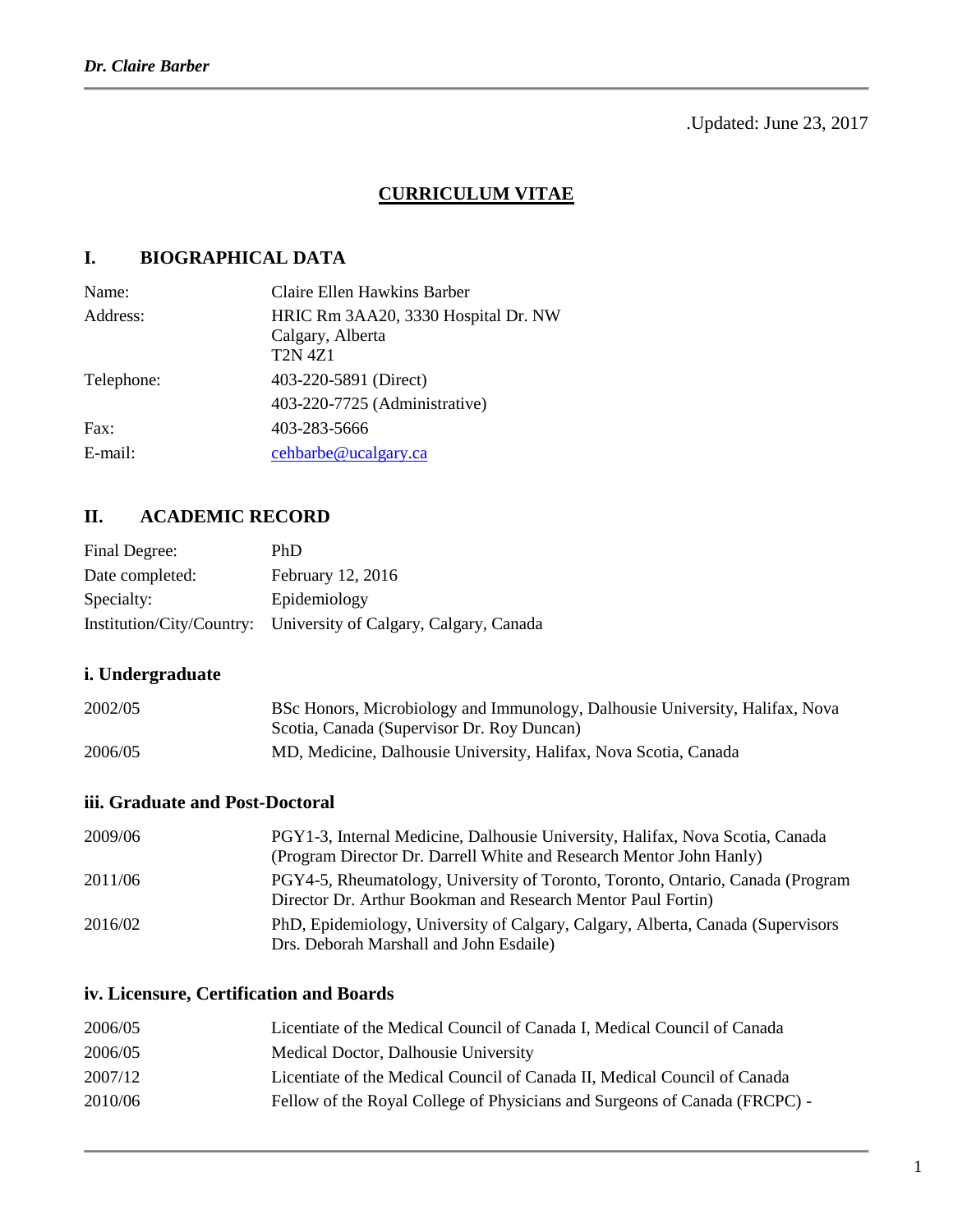|         | Internal Medicine, Royal College of Physicians and Surgeons of Canada, 696513                                                                          |
|---------|--------------------------------------------------------------------------------------------------------------------------------------------------------|
| 2011/07 | College of Physicians and Surgeons of Alberta, College of Physicians and Surgeons of<br>Alberta, 018416                                                |
| 2011/09 | Fellow of the Royal College of Physicians and Surgeons of Canada (FRCPC) -<br>Rheumatology, Royal College of Physicians and Surgeons of Canada, 696513 |

# **III. AWARDS AND DISTINCTIONS**

| 2017/02           | Best Abstract, Development of a National Rheumatoid Arthritis Core Clinical<br>Dataset (RACCD) in Canada to Support High Quality Care for RA Patients.<br>Canadian Rheumatology Association Annual Meeting. \$1000.                                           |
|-------------------|---------------------------------------------------------------------------------------------------------------------------------------------------------------------------------------------------------------------------------------------------------------|
| 2015/11           | Nomination for the 2015 Summer Studentship Mentor Award (Canadian<br>Rheumatology Association - CRA).                                                                                                                                                         |
| 2015/09           | ARC/Lilly Travel Scholarship, to attend ACR 2015 in San Francisco, CA, USA,                                                                                                                                                                                   |
|                   | \$1,700.                                                                                                                                                                                                                                                      |
| 2015/02           | Best Abstract, Developing System Level Performance Measures for Evaluating<br>Models of Care for Inflammatory Arthritis, Canadian Rheumatology Association<br>Annual Meeting. \$1,000                                                                         |
| 2014/11           | Nomination by the Canadian Rheumatology Association (CRA) for the Canadian<br>Medical Association (CMA) Award for Young Leaders (Early Career Physician<br>Leadership Award)                                                                                  |
| 2014/09           | Travel Award, Lupus 2014 Meeting September 18-20 <sup>th</sup> 2014 in Quebec City, Quebec.                                                                                                                                                                   |
| 2010/06           | Travel Award, International Lupus Congress June 24-27 <sup>th</sup> 2010 in Vancouver, British<br>Columbia. \$1,000                                                                                                                                           |
| 2009/01 - 2009/12 | The Arthritis Society Rheumatology Student Essay Prize. Prize was awarded for an<br>essay in the field of musculoskeletal disorders. Topic: Lupus Nephritis.                                                                                                  |
| 2006/04           | Best Case Presentation, Dalhousie University Resident Research Day. Prize awarded<br>for my presentation entitled : "BK virus nephropathy in a heart transplant recipient-<br>Case report and review of the literature"                                       |
| 2005/11           | Charles E. Frosst Scholarship, Dalhousie University, "Awarded to a medical student<br>entering fourth year who has shown general proficiency throughout the course."<br>\$1,000                                                                               |
| 2005              | The Arthritis Society Rheumatology Student Essay Prize. \$1,000                                                                                                                                                                                               |
| 2004              | Dalhousie Summer Student Research Award, Dalhousie University. Summer Research<br>Award to work on lupus nephritis research with Dr. John Hanly                                                                                                               |
| 2004              | Dalhousie University Faculty of Medicine Student Research Competition- 2nd Prize<br>Oral Presentation, entitled: "Predictors of sustained remission in lupus nephritis"                                                                                       |
| 2003              | Canadian Rheumatology Association (CRA)-Merck Summer Studentship Research<br>Award. Summer studentship awarded granted to work with Dr. Mosher in the Division<br>of Rheumatology at Dalhousie University in Halifax, Nova Scotia                             |
| 2001              | Natural Sciences and Engineering Research Council of Canada (NSERC)<br>Undergraduate Research Award. Summer research award to work with Dr. Roy<br>Duncan in the Department of Microbiology and Immunology at Dalhousie University<br>in Halifax, Nova Scotia |
| 2000              | G H Campbell Memorial Scholarship, Dalhousie University, Halifax, Nova Scotia                                                                                                                                                                                 |
|                   |                                                                                                                                                                                                                                                               |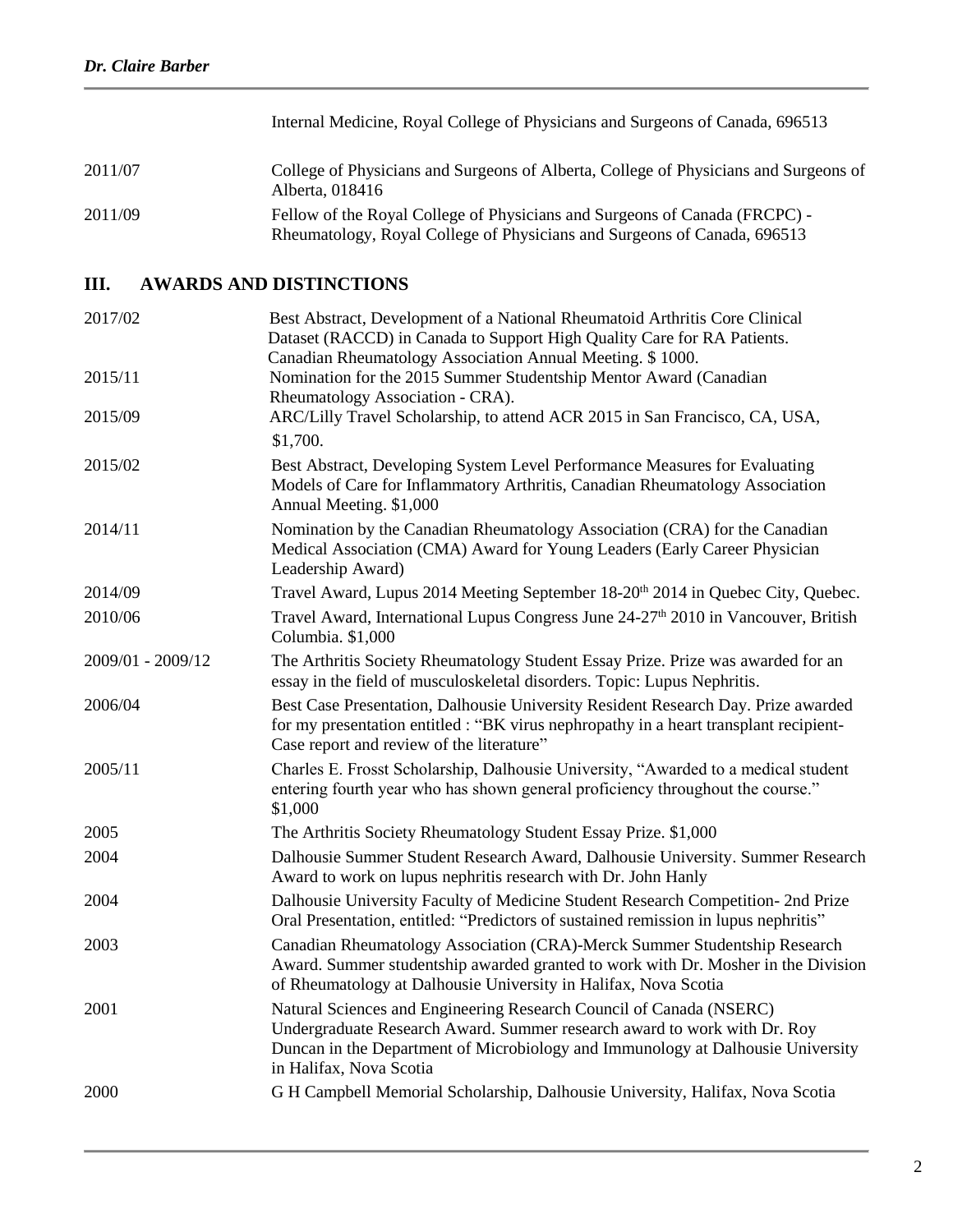| 1999 - 2002 | Dean's list Dalhousie University, Academic Scholarship, Dalhousie University,<br>Halifax, Nova Scotia |
|-------------|-------------------------------------------------------------------------------------------------------|
| 1999        | Frederick MacMillen Scholarship, Academic Scholarship, Dalhousie University,<br>Halifax, Nova Scotia  |
| 1999        | Harold Oxley Scholarship, Academic Scholarship, Dalhousie University, Halifax,<br>Nova Scotia         |
| 1998        | Dalhousie University Entrance Scholarship. Dalhousie University, Halifax, Nova<br>\$3,000<br>Scotia.  |

## **IV. ACADEMIC APPOINTMENTS**

| $2015/10/01 -$ ongoing<br>Assistant Professor, Division of Rheumatology, Cumming School of Medicine,<br>University of Calgary, Calgary, Alberta, Canada<br>2014/04/01 - 2015/05/31<br>Clinical Assistant Professor, Department of Medicine, Division of Rheumatology,<br>University of Calgary, Calgary, Alberta, Canada<br>2012/05/01 - 2014/04/01<br>Calgary, Calgary, Alberta, Canada<br>2011/07/01 - 2012/05/01<br>Locum tenens, Department of Medicine, Division of Rheumatology, University of<br>Calgary, Calgary, Alberta, Canada | $2016/01/11$ - ongoing | Assistant Professor, Department of Community Health Sciences, Cumming School of<br>Medicine University of Calgary, Alberta, Canada |
|-------------------------------------------------------------------------------------------------------------------------------------------------------------------------------------------------------------------------------------------------------------------------------------------------------------------------------------------------------------------------------------------------------------------------------------------------------------------------------------------------------------------------------------------|------------------------|------------------------------------------------------------------------------------------------------------------------------------|
|                                                                                                                                                                                                                                                                                                                                                                                                                                                                                                                                           |                        |                                                                                                                                    |
|                                                                                                                                                                                                                                                                                                                                                                                                                                                                                                                                           |                        |                                                                                                                                    |
|                                                                                                                                                                                                                                                                                                                                                                                                                                                                                                                                           |                        | Clinical Scholar, Department of Medicine, Division of Rheumatology, University of                                                  |
|                                                                                                                                                                                                                                                                                                                                                                                                                                                                                                                                           |                        |                                                                                                                                    |

# **V. EDUCATIONAL ACTIVITIES**

## **i. Undergraduate**

| 2016/12/09-2016/12/09 | Supervisor for medical students Course 4 Clinical Core Teaching (University of<br>Calgary, Department of Medicine, Division of Rheumatology). Ran 2 physical exam<br>stations to review rheumatology patient and physical exam for 6-8 students.                                                                                                                                                                                                                                                                                                                                                                                                                                                                                                                                                                                                                                                                                                                        |
|-----------------------|-------------------------------------------------------------------------------------------------------------------------------------------------------------------------------------------------------------------------------------------------------------------------------------------------------------------------------------------------------------------------------------------------------------------------------------------------------------------------------------------------------------------------------------------------------------------------------------------------------------------------------------------------------------------------------------------------------------------------------------------------------------------------------------------------------------------------------------------------------------------------------------------------------------------------------------------------------------------------|
| 2016/12/08-2016/12/08 | Tutorial leader for six medical student tutorials during Course 2<br>Musculoskeletal (MSK)/Dermatology block (University of Calgary, Department of<br>Medicine)                                                                                                                                                                                                                                                                                                                                                                                                                                                                                                                                                                                                                                                                                                                                                                                                         |
| 2016/05/05-2016/08/26 | Supervisor for two Canadian Rheumatology Association (CRA) Summer Students<br>(undergraduate medical students). Brook Wilson from the University of Northern<br>Ontario who did a clinical studentship but also wrote a paper: "Standards of care for<br>inflammatory arthritis: a literature review. The manuscript has been published in<br>Seminars in Arthritis & Rheumatism. Azin Rouhi from the University of Alberta for a<br>research studentship. Project: A Systematic Review of Liver Fibrosis Using Transient<br>Elastography in Patients with Inflammatory Arthritis. Her work was presented at the<br>McCaig Summer Student Research Day and was presented at the Canadian<br>Rheumatology Association Annual Scientific Meeting in Ottawa 2017. The<br>manuscript has been published in Clinical & Experimental Rheumatology). Both<br>students were awarded travel awards to attend the 2017 Canadian Rheumatology<br><b>Association Annual Meeting</b> |

2015/12/10-2015/12/10Supervisor for medical students Course 2 Clinical Core Teaching (University of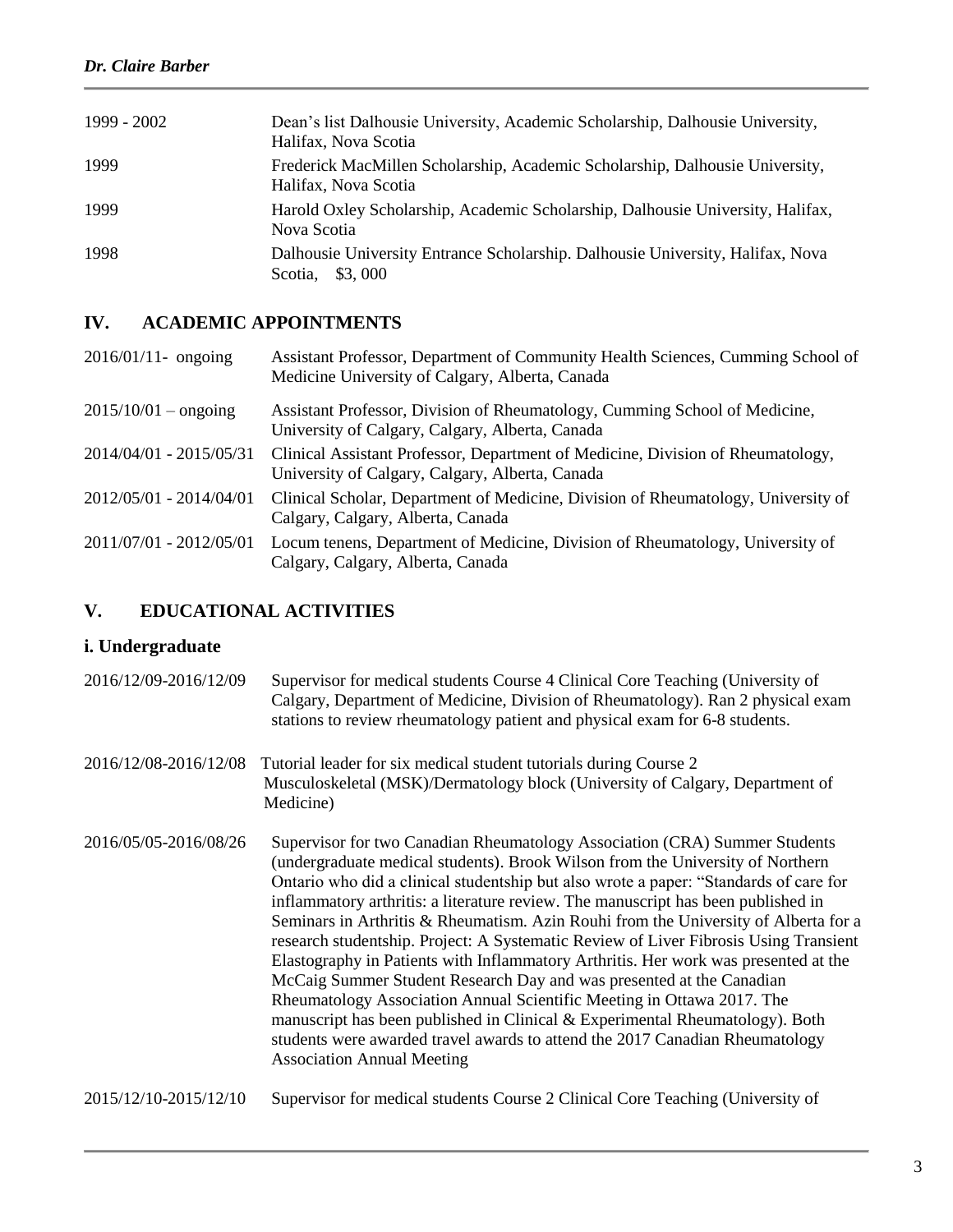|                         | Calgary, Department of Medicine, Division of Rheumatology). Ran 2 physical exam<br>stations to review rheumatology patient and physical exam for 6-8 students.                                                                                                                                                                                                                                                                                                                                                                                                                              |
|-------------------------|---------------------------------------------------------------------------------------------------------------------------------------------------------------------------------------------------------------------------------------------------------------------------------------------------------------------------------------------------------------------------------------------------------------------------------------------------------------------------------------------------------------------------------------------------------------------------------------------|
| 2015/11/20-2015/11/24   | Tutorial leader for three medical student tutorials during Course 2 Musculoskeletal<br>(MSK)/Dermatology block (University of Calgary, Department of Medicine)                                                                                                                                                                                                                                                                                                                                                                                                                              |
| 2015/07/01-2015/08/25   | Supervisor for Canadian Rheumatology Association (CRA) Summer Student Selynne<br>Guo from the University of Toronto (Medical student Class of 2017) for a clinical<br>summer studentship.                                                                                                                                                                                                                                                                                                                                                                                                   |
| 2014/08/12 - 2014/10/31 | Supervisor for medical student Connie Liao Applied Evidence Based Medicine<br>(ABEM) (University of Calgary, Department of Medicine, Division of<br>Rheumatology).                                                                                                                                                                                                                                                                                                                                                                                                                          |
| 2013/11/13 - 2013/11/18 | Supervisor for medical student Course 2 Clinical Core Teaching (University of<br>Calgary, Department of Medicine, Division of Rheumatology). Ran 2 physical exam<br>stations to review rheumatology patient and physical exam for 6-8 students.                                                                                                                                                                                                                                                                                                                                             |
| 2013/11/13 - 2013/11/18 | Tutorial leader for three medical student tutorials during Course 2 Musculoskeletal<br>(MSK)/Dermatology block (University of Calgary, Department of Medicine).                                                                                                                                                                                                                                                                                                                                                                                                                             |
| 2012/12/01 - 2012/12/21 | Supervisor for medical student Clinical Core Teaching (University of Calgary,<br>Department of Medicine, Division of Rheumatology). Ran 2 physical exam stations to<br>review rheumatology patient and physical exam for 6-8 students.                                                                                                                                                                                                                                                                                                                                                      |
| $2012/05 -$<br>2012/08  | Co-supervision of summer student (Linda Wang, University of Alberta, Class of 2015)<br>with Drs. Cheryl Barnabe for a Canadian Rheumatology Association (CRA) Summer<br>Studentship. I devised the project for Linda and conducted the systematic review with<br>her entitled: Invasive fungal disease in systemic lupus erythematosus: a systematic<br>review of disease characteristics, risk factors and prognosis. She presented this at the<br>CRA Annual Scientific Meeting in Whistler BC in 2014 and the manuscript was<br>published in Seminars in Arthritis & Rheumatism in 2014. |
| 2011/03/16              | Tutor: Art and Science of Medicine (ASCM 1), Faculty of Medicine, University of<br>Toronto.                                                                                                                                                                                                                                                                                                                                                                                                                                                                                                 |
| 2011/02/16              | Tutor: Art and Science of Medicine (ASCM 2), Faculty of Medicine, University of<br>Toronto.                                                                                                                                                                                                                                                                                                                                                                                                                                                                                                 |
| 2010/09/01 - 2010/12/01 | Tutor: Physical Exam Teaching to 3 <sup>rd</sup> Year Medical Students, Faculty of Medicine,<br>University of Toronto.                                                                                                                                                                                                                                                                                                                                                                                                                                                                      |
| 2010/11/12              | Seminar leader: Foundation of Medical Practice Clerkship Musculoskeletal Seminars -<br>"Rheum Reach for the Top", Faculty of Medicine, University of Toronto.                                                                                                                                                                                                                                                                                                                                                                                                                               |
| 2010/05/06              | Examiner: Art and Science of Clinical Medicine (ASCM 1) Clinical Exam (Observed<br>Structured Clinical Encounter, OSCE), Faculty of Medicine, The University of<br>Toronto                                                                                                                                                                                                                                                                                                                                                                                                                  |

### **ii. Graduate (course and student supervision)**

2016/09-2017/08 C0-Supervisor for **Stephanie Yu, PharmD,** Health Economics and Outcomes Research Fellow & Master's student Baylor Scott & White Health, The University of Texas at Austin College of Pharmacy Health Outcomes and Pharmacy Practice Division. Supervisory Committee for Master's Thesis.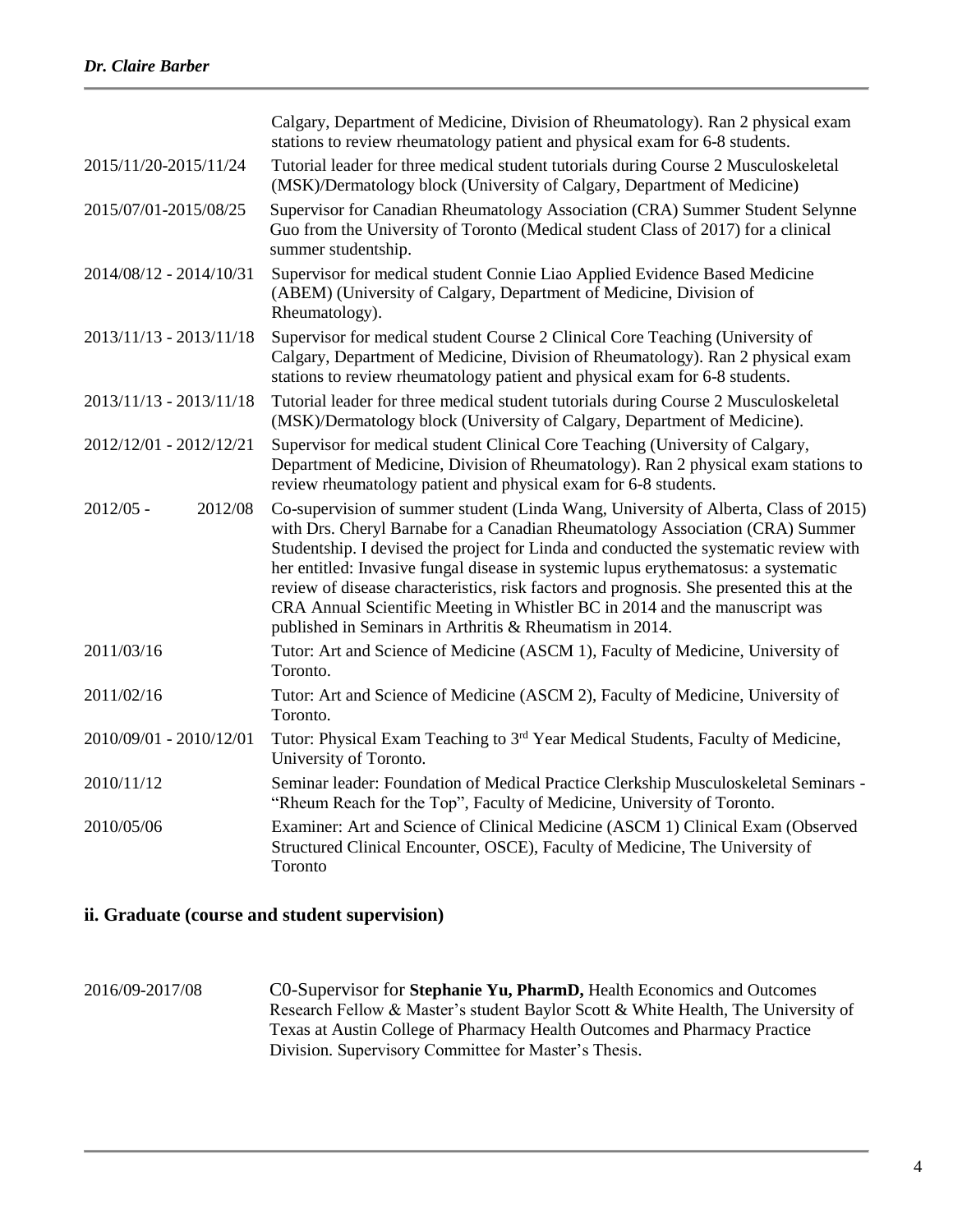| 2017/03-2018/06     | Research Project Supervisor Alexandra Charlton, University of Calgary PharmD;<br><b>Research Project Supervisor</b>                              |
|---------------------|--------------------------------------------------------------------------------------------------------------------------------------------------|
| $2015/11$ – present | PhD Co-Supervisor Elena Lopatina PhD, University of Calgary, Supervisory<br>Committee.                                                           |
| 2013/06 - 2013/08   | Co-Supervisor for Jenney Wang: student summer practicum (along with Dr. Deborah<br>Marshall), Master's (non-Thesis), University of Saskatchewan. |

#### **iii. Postgraduate (research and clinical fellows)**

| 2016/06/06-2017/06/30 | Research Supervisor for Rheumatology Resident (Dr. M. Cooper), University of          |
|-----------------------|---------------------------------------------------------------------------------------|
|                       | Calgary. Project: A systematic review of quality measures for inflammatory arthritis. |
|                       | Work presented at the 2016 American College of Rheumatology conference in             |
|                       | Washington DC and highlighted on a poster tour. Has been submitted to the Journal of  |
|                       | Rheumatology.                                                                         |

2016/09/01-2017/06/30 Research Supervisor for Rheumatology Resident (Dr. M. Eldoma), University of Calgary. Project: Immune-mediated necrotizing myopathy with underlying central core disease: A Case Report. Work presented at the Canadian Rheumatology Association Annual Meeting in Ottawa 2017. A manuscript is under preparation.

2014/12/01-2015/06/01 Supervisor for Research for Rheumatology Resident (Dr. J Brophy), University of Calgary. Project: Measuring the Rheumatology Workforce in Canada: A literature review. Her work has been published in the Journal of Rheumatology in 2016.

2013/04/18 Tutor: Bedside physical exam teaching for internal medicine residents (Faculty of Medicine, University of Calgary).

2011/03/01 - 2011/06/30 Examiner: National Assessment Collaboration (NAC) Objective Structured Clinical Examination (OSCE), Toronto, Ontario, Canada. 2010/08/06 Instructor: Internal Medicine Procedure Workshop for internal medicine residents,

University of Toronto

#### **iv. Continuing Medical Education**

| 2015/11/16 | Presenter, Heart Attack and Stroke in patients with Rheumatoid Arthritis, Annual |
|------------|----------------------------------------------------------------------------------|
|            | Family Practice Review and Update (Continuing Medical Education and Professional |
|            | Development, University of Calgary).                                             |
| 2013/05/31 | Tutor: Rheumatology Update and Review 2013 (Continuing Medical Education and     |
|            | Professional Development, University of Calgary).                                |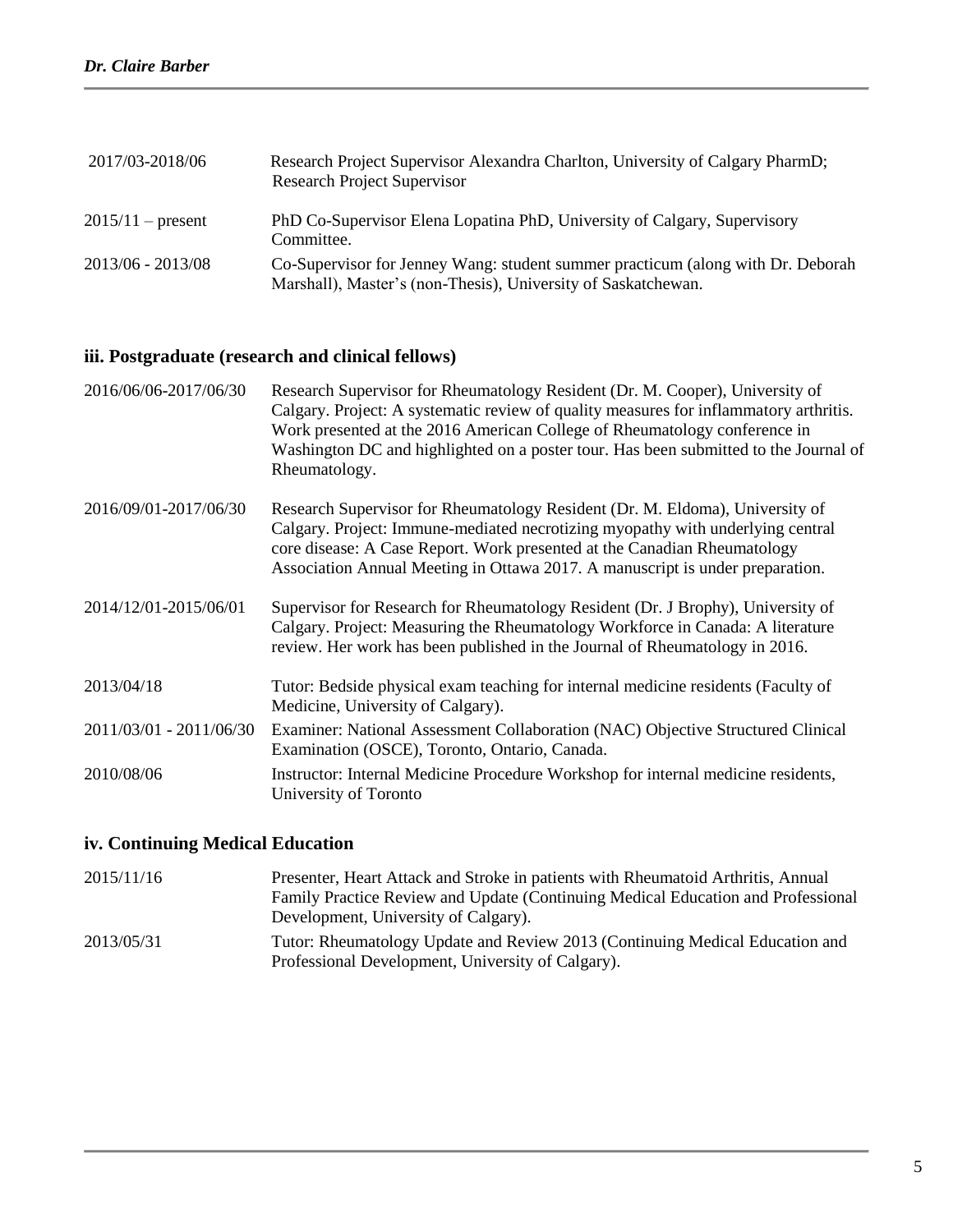## **VI. ADMINISTRATIVE RESPONSIBILITIES**

## **i. Departmental**

| $2017-03$ -on-going     | Member, Department of Medicine Health Analytics Working Group, HAWG                                                         |
|-------------------------|-----------------------------------------------------------------------------------------------------------------------------|
| $2015/06$ – present     | Co-Chair, Calgary Rheumatology Steering Committee for the Rheumatology<br>Longitudinal Database – The University of Calgary |
| $2014/02 - 2015/06$     | Member, Rheumatology Database Working Group - The University of Calgary                                                     |
| 2011/06/01 - 2011/07/01 | Trainee Member, Internal Review Committee - Neonatal-Perinatal Medicine Program<br>- The University of Toronto              |

## **VII. PROFESSIONAL ACTIVITIES**

## **i. Membership in professional and learned societies**

| $2016/08/04$ - present | Member, O'Brien Institute for Public Health                                      |
|------------------------|----------------------------------------------------------------------------------|
| $2016/05/09$ - present | Affiliation appointment, Research Scientist for the Arthritis Research of Canada |
| $2015/06/01$ – present | Member, McCaig Institute for Bone and Joint Health                               |
| $2014 -$<br>2015/05    | Member, Graduate Leaders Circle-The University of Calgary                        |
| $2014 -$<br>present    | Member, Arthritis Alliance of Canada                                             |
| 2011/09/01 -present    | Member, Canadian Rheumatology Administrative Data Network (CANRAD)               |
| $2011/07/01$ - present | Member, Alberta Medical Association (AMA)                                        |
| $2009/09/01$ -present  | Member, Canadian Network for Improved Outcomes in Systemic Lupus (CaNIOS)        |
| $2009/07/01$ - present | Member, Canadian Rheumatology Association (CRA)                                  |
| $2009/07/01$ - present | Member, American College of Rheumatology (ACR)                                   |
| $2002/09/01$ - present | Member, Canadian Medical Association (CMA)                                       |

## **ii. Professional service**

### *Grant Panels*

| 2015/12/13           | Department of Medicine Internal Research Development Competition, University of<br>Calgary, Cumming School of Medicine |
|----------------------|------------------------------------------------------------------------------------------------------------------------|
| $2015/04 - 2015/04$  | Dutch Arthritis Foundation                                                                                             |
| 2014/03 - 2014/12/31 | Canadian Initiative for Outcomes in Rheumatology Care (CIORA)                                                          |

#### *Journal Reviews*

| $2010/04$ - present | Journal of Rheumatology              |
|---------------------|--------------------------------------|
| $2014/01 - 2014/12$ | Annals of Internal Medicine          |
| $2013/11$ - present | <b>BMJ</b> Quality & Safety          |
| 2013/11             | Seminars in Arthritis and Rheumatism |
| 2013/06             | Arthritis Research & Therapy         |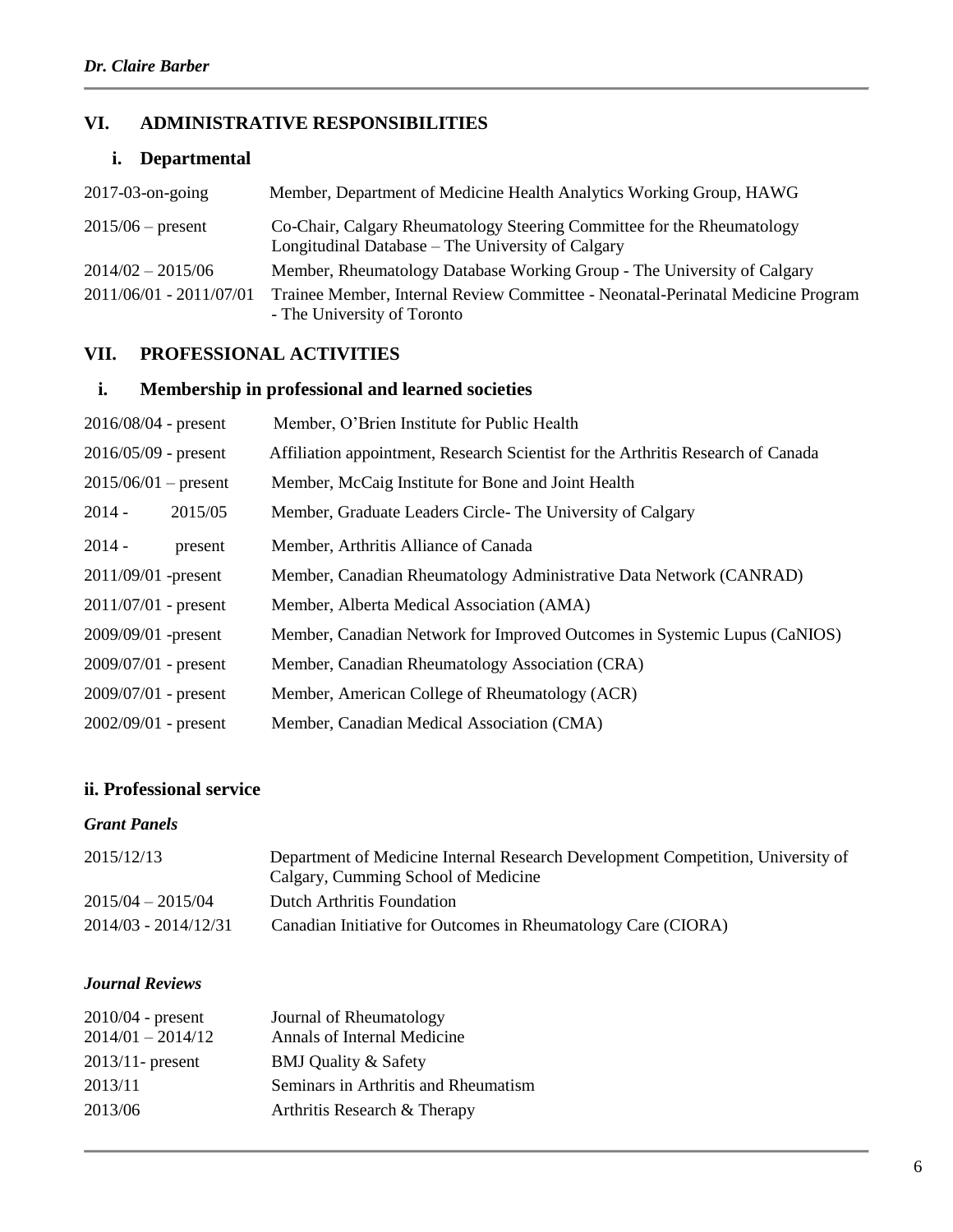| 2013/05              | Oncology                                              |
|----------------------|-------------------------------------------------------|
| 2013/02              | Arthritis & Rheumatism (now Arthritis & Rheumatology) |
| 2012/03 - 2012/12/31 | Journal of Clinical Rheumatology                      |

#### *National and International Committees*

| 2017/01-2017/02     | Arthritis Alliance of Canada Research Awards Program reviewer for thirteen<br>applicants (total 46 applicants) for seven award categories. |
|---------------------|--------------------------------------------------------------------------------------------------------------------------------------------|
| $2016/01$ - present | Member, Optimal Care Committee (formerly access to care committee); Canadian<br>Rheumatology Association (CRA)                             |
| $2015 - 2016/01$    | Member, Access to Care Committee - Canadian Rheumatology Association (CRA)                                                                 |
| $2015/11$ - present | Member, Canadian Chronic Disease Surveillance Arthritis Working Group, Public<br>Health Agency of Canada                                   |
| 2015/06/24          | Participant, Evaluation Framework Subcommittee – Alberta Bone & Joint Health<br>Institute                                                  |
| $2014/12$ - present | Member, Choosing Wisely - Canadian Rheumatology Association (CRA)                                                                          |
| $2014/12$ - present | Member, Human Resources (HR) Committee- Canadian Rheumatology Association<br>(CRA)                                                         |
| 2014/03/12-2015/01  | Member, Canadian Medical Association (CMA) Quality Collaborative Steering<br>Committee (CRA representative to this committee)              |
| $2013/09$ - present | Member, Guidelines Committee (formerly Therapeutics Committee) - Canadian<br>Rheumatology Association (CRA)                                |
| $2013/05$ - present | Consultant, National Arthritis Framework - Arthritis Alliance of Canada (AAC)                                                              |
| $2012/10$ - present | Member, Quality Measures Subcommittee - American College of Rheumatology<br>(ACR)                                                          |

#### *Provincial Committees*

| $2015/11/01$ – present | Member, Bone and Joint Strategic Clinical Network's Arthritis Working Group (BJH)<br>SCN) |
|------------------------|-------------------------------------------------------------------------------------------|
| 2015/06/24             | Participant, Evaluation Framework Subcommittee – Alberta Bone & Joint Health<br>Institute |

#### **VIII. RESEARCH SUPPORT**

 Development of a patient-centered balanced scorecard approach to improve quality of care in rheumatoid arthritis patients in Canada Principal Co-Investigators: **C.E.Barber**, D. Lacaille Co-Applicants: P. MacMullan, L. Li, D. Mosher, J. Homik, G. Hazlewood, C.Barnabe, D.A. Marshall, K. Then, J. Rankin, K. English, K. Tsui Funding Agency: CIHR Project Grant Funding Period: April 2017- March 2019 Total Budget: \$ 183,600 Description: This study aims to develop a balanced scorecard for rheumatoid arthritis care and test it In Alberta.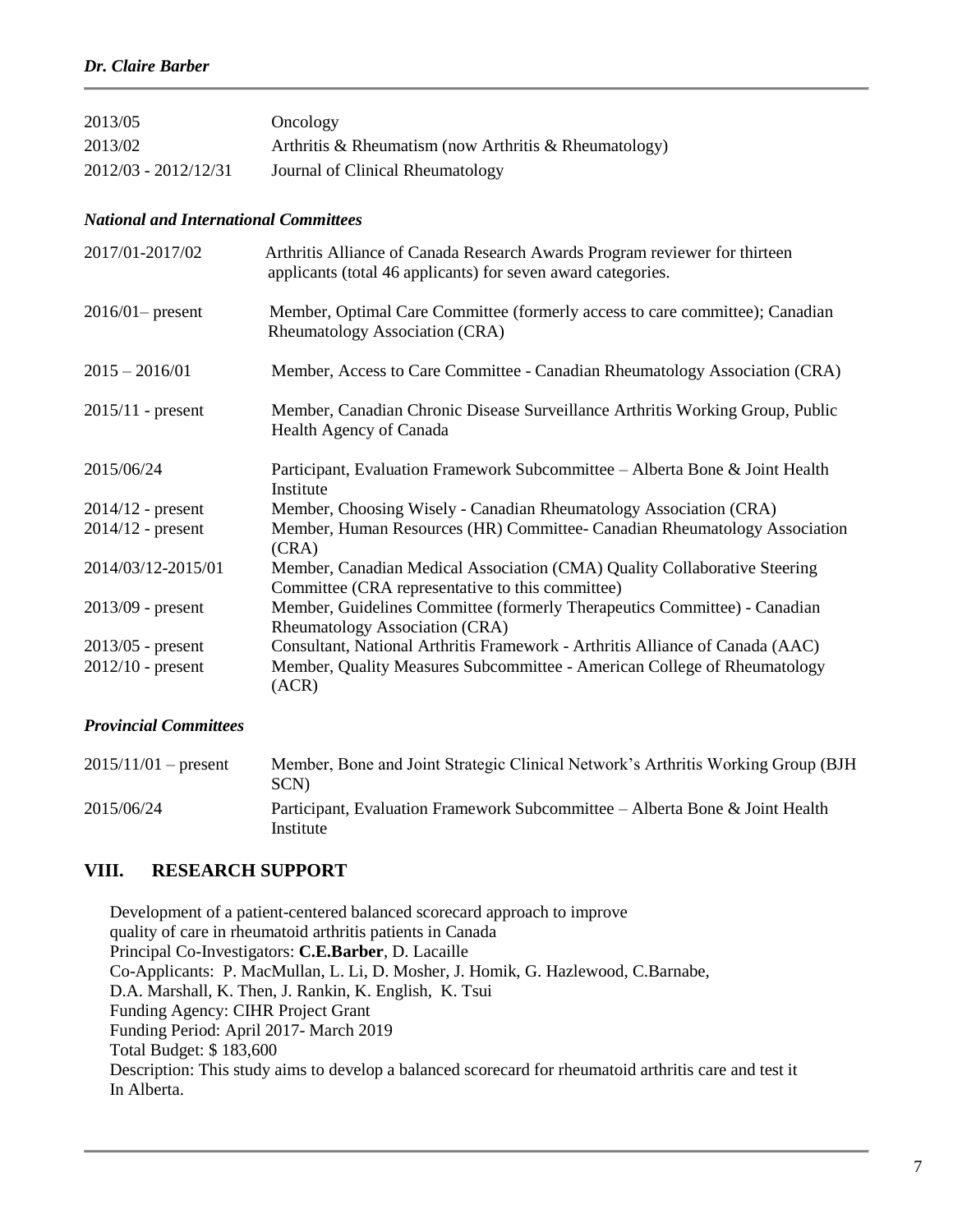Alberta Precision Health Initiative for Arthritis and Complex Immune Diseases Principal Investigator: D.A. Marshall Co-Applicants: D Muruve; DP Mosher; **CE Barber**, S Benselar, M Twilt, P Kubes, S Boyd, B Scott, M. Fritzler, S Wiebe, P Faris, S Dean, R Tsuyuki, N Scott-Douglas, B Kathol, J Miller, S Teare Funding Agency: Alberta Innovates; APHI Development Grant Funding Period: 07/2017 to 12/2018 Total Budget: \$ 319,000 Description: This study aims to overcome the barriers to integrate precision health data and accelerate its translation and application into practice.

Establishing the foundation for a patient-centered pragmatic-registry randomized trial of treatment tapering in rheumatoid arthritis Principal Investigator: G. Hazlewood Co-Applicants: V. Bykerk, G. Wells, D. Richards, D.A. Marshall, S. Bartlett, J. Pope, N. Bansback, c. Barber, C. Barnabe, G. Boire, R. Deardon, A. Loyola-Sanchez, L. Proulx, O. Schieir, G. Tomlinson, P. Tugwell. Funding Agency: Canadian Institutes for Health Research (CIHR) Funding Period: March 2017- February 2018 Total Budget: \$ 99,724 Description: In this catalyst research initiative the foundation work for a patient-centered pragmatic trial on treatment tapering will be conducted.

Measuring geographic variation in access to care for rheumatoid arthritis patients and related outcomes: A patient-centered approach

Co-Principal Investigators: D.A. Marshall, C. Barber Co-applicants: S. Bertazzon, A. Patel, D. Mosher, J. Homik, S. Katz, M. Nasr Collaborators: C. Smith, J. Robert Funding Agency: Canadian Initiative for Outcomes in Rheumatology Care (CIORA) Funding Period: 2016/07-2019/01 Total Budget: \$117,846 Description: This study aims to assess geographic variation in use and access to rheumatology care and related outcomes for patients with rheumatoid arthritis using a geospatial framework.

Incorporating Patients' Preferences into Canadian Rheumatology Association Treatment Recommendations for Rheumatoid Arthritis Principal Applicant: G.Hazlewood Co-applicants: C. Barnabe, C. Barber, C. Bombardier, C. Thorne, P. Akhavan, D. Richards, L. Proulx, A. Dooley, O. Shieir, J. Pope, M. Zummer, B. Haraoui Funding Agency: Canadian Initiative for Outcomes in Rheumatology Care (CIORA) Funding Period: 2016/07-2017/06 Total Budget: \$ 49,470 Description: This study aims to update the current Canadian Rheumatology Association (CRA) treatment Recommendations for rheumatoid arthritis (RA) while incorporating an explicit consideration of best evidence and patients' preferences.

Testing of System-Level Performance for Inflammatory Arthritis Principle Applicant: C. Barber Co-Applicants: D. Lacaille, C. Barnabe, D.A. Marshall, S. Bensler, G. Hazlewood, D. Mosher, V. Bykerk,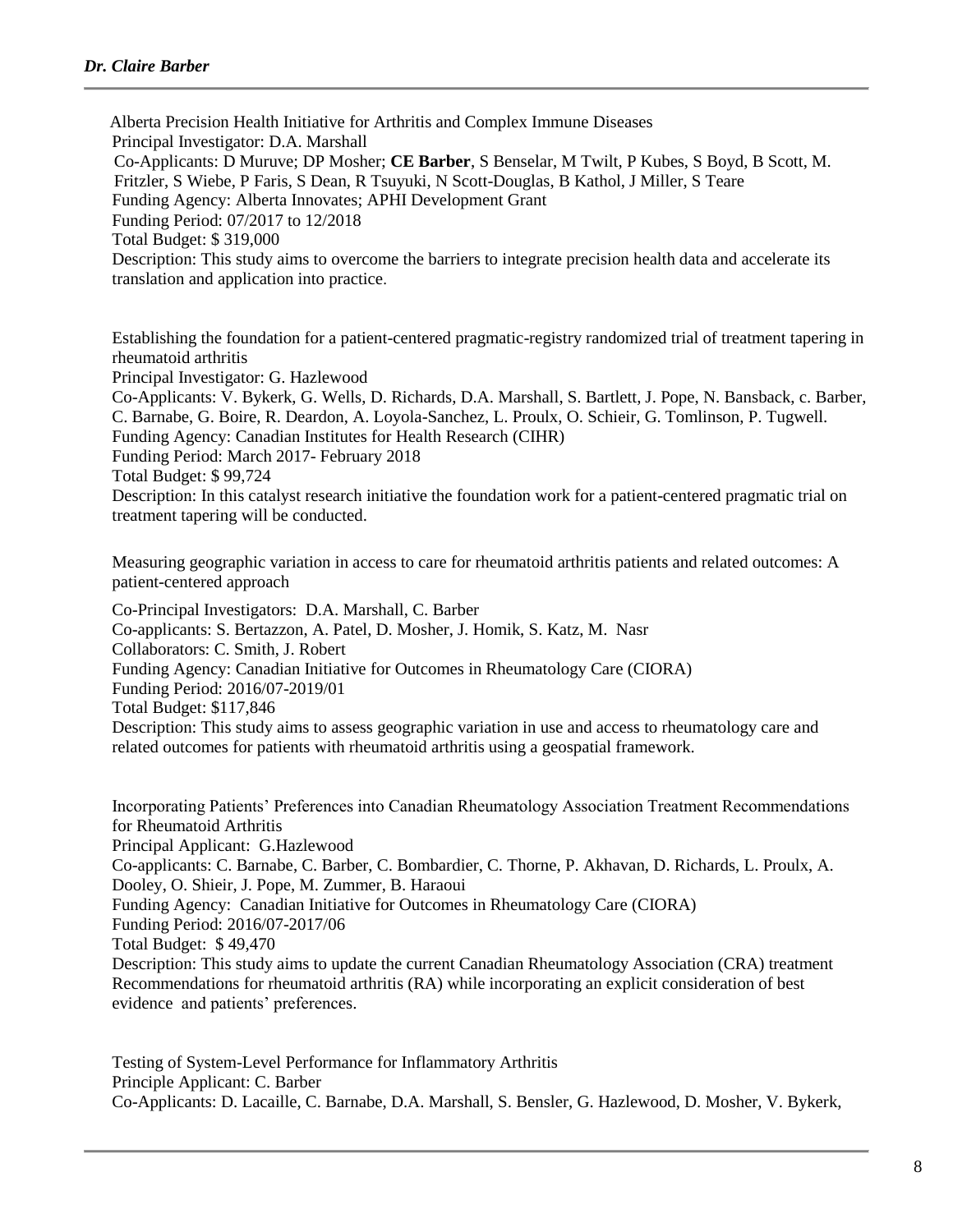J. Burt, C. Thorne, V. Ahluwalia, L. Denning, N. Schiff, S. Katz, J. Homik. Funding Agency: Canadian Initiative for Outcomes in Rheumatology Care (CIORA) Funding Period: 2015/07-2018/01 Total Budget: \$110,000 Description: This study aims to evaluate the Arthritis Alliance of Canada (AAC) System Level Performance Measures for Inflammatory Arthritis. The 6 measures evaluate access to care and treatment for patients with inflammatory arthritis. The measures with be evaluated in 10 arthritis care settings in 5 Canadian provinces and an Early Arthritis Cohort. Testing of the Measures is critical prior to implementation to ensure feasibility of measurement.

Vanier Canada Graduate Scholarship (training grant) Principle Applicant: C. Barber Co-Supervisors: D.A. Marshall, J.M. Esdaile Funding Agency: Vanier Canada Graduate Scholarships Funding Period: 2014/09-2015/05 Total Budget: \$150,000 (\$50,000 per annum) Description: This is a training grant to support my doctoral work on developing and testing quality indicators for Cardiovascular Care in Rheumatoid Arthritis.

Canadian Institutes of Health Research Fellowship Award (training grant) Principle Applicant: C. Barber (trainee) Co-Supervisors: D.A Marshall, J.M. Esdaile Funding Agency: 2014 (Declined) Total Budget: Declined Description: This award was declined as I accepted the Vanier Canada Graduate Scholarship.

Alberta Innovates Health Solutions Clinical Research Fellowship (training grant) Principle Applicant: C. Barber (trainee) Co-Supervisors: D.A. Marshall, J.M. Esdaile Funding Agency: Alberta Innovated Health Solutions Funding Period: 2011/09-2015/05 Total Budget: \$212,000 (annual funding amount varied depending on other funding sources) Description: This is a training grant to support my doctoral work on Developing and Testing Quality Indicators for Cardiovascular Care in Rheumatoid Arthritis.

Developing System-Level Arthritis Performance Measures for AAC Framework Principle Applicant: C. Barber Co-Supervisors: D.A. Marshall, D.P. Mosher, D. Lacaille Funding Agency: Canadian Institutes of Health Research (CIHR) Funding Period: 2014/04-2015/03 Total Budget: \$21,367 (Institution paid Arthritis Alliance Canada) Description: This planning grant supported the use of an online platform called ExpertLens (RAND Corporation). A national panel on arthritis stakeholders used the platform to complete a 3-round, online modified Delphi procedure to develop a set of System-Level Performance Measures for Inflammatory Arthritis. This work was done in collaboration with the Arthritis Alliance of Canada (AAC).

Optimizing Centralized Intake to Improve Arthritis Care in Albertans Principle Investigator: DA Marshall Co-Principle Investigator: L Woodhouse Co-Investigators: C Barber, L. Phillips, J. Homik, C. Barnabe, A. Bichel, D. Bischak, E. Carr, S. Chambers, Z. Damani, D. Dick, T. Gelber, J. Hendricks, B. Kathol, S. LeClercq, T. Lupton, W. Maksymowych,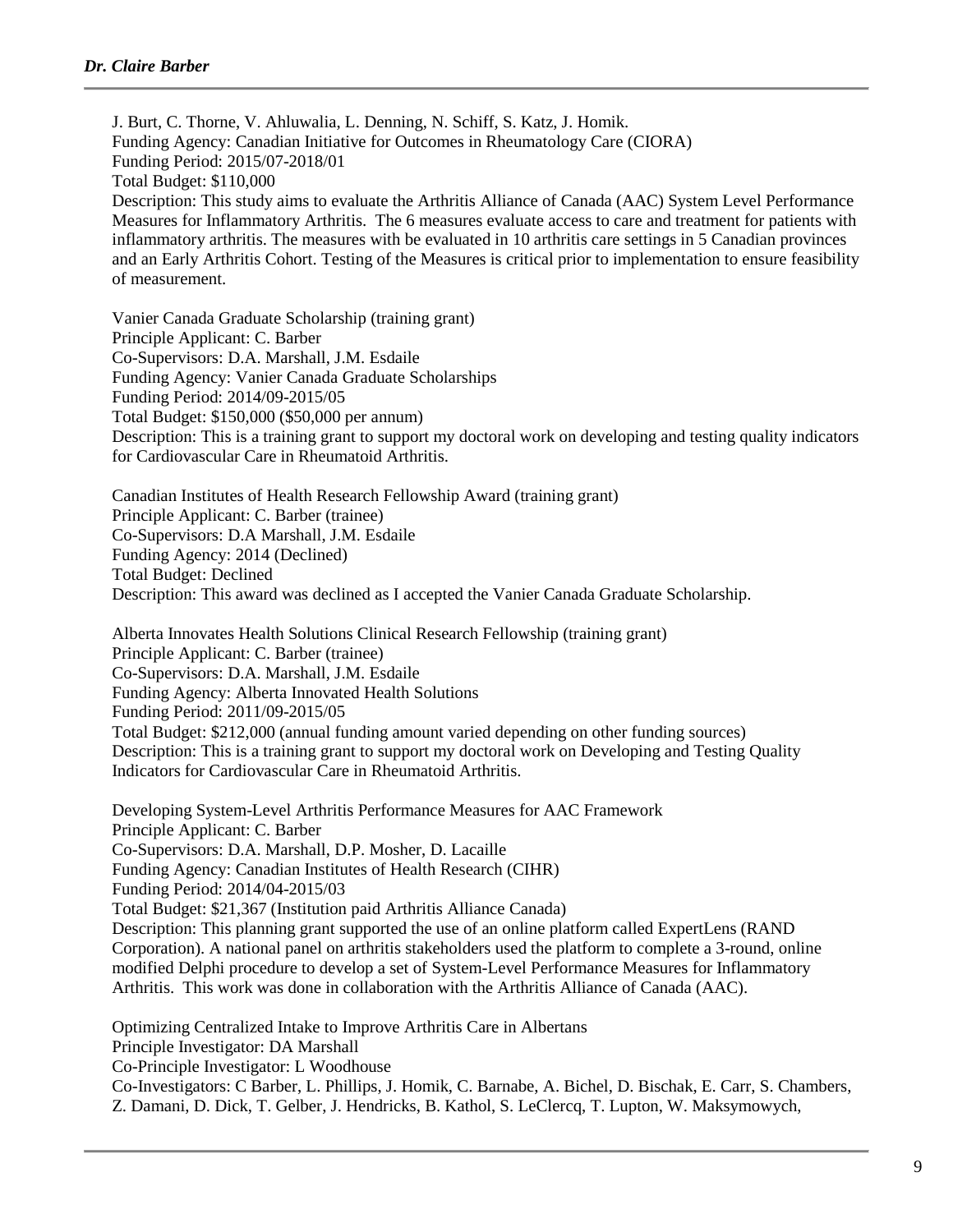D. Millette, D. Mosher, J. Robert, C. Scott, M. Slomp, C. Smith, J. Squire-Howden, C. Steed, E. Suter, R. Swanson, T. Wasylak, S. Weiss, J. Werle. Funding Agency: Alberta Innovates Health Solutions (AIHS), OA Team PRIHS Grant Funding Period: 2014/01-2017/01 Total Budget: \$1,138,435 Description: The overall objective is to identify, implement and evaluate an evidence-based approach to optimize centralized intake province-wide, enabling early access and comprehensive multidisciplinary assessment that is consistent with Alberta Health Service's vision for transforming MSK care. PRECISION: Preventing Complications from Inflammatory Skin, Joint and Bowel Conditions Principle Investigator: J.M. Esdaile Co-Investigators: M. Abrahamowicz, J.A. Avina-Zubeita, C. Barnabe, M.A. De Vera, J.P. Dutz, G Kaplan, D. Lacaille, L. Li, C.A. Marra. Note: C. Barber is listed as a trainee on this grant Funding Agency: Canadian Institutes of Health Research (CIHR) Funding Period: 2013/10-2018/10 Total Budget: \$2,422,690 (+ \$19,375 for equipment) Description: This grant will study 600,000 Canadians with inflammatory conditions including psoriasis, rheumatoid arthritis, systemic autoimmune rheumatic disease, ankylosing spondylitis, gout, osteoarthritis, Crohn's disease and ulcerative colitis. The aims of the study are to 1) Evaluate and prevent inflammatory complications (including cardiovascular disease, infections, osteoporosis and fractures, diabetes and obstructive lung disease); 2) Assess the exact role of inflammation in causing various complications; 3) Test pilot health interventions to reduce or prevent complications using pharmacists, primary care physicians (PCPs) and case managers; 4) Develop tools to improve patient self-management by monitoring physical activity through wearable digital technology. Development of Cardiovascular Quality Indicators for Rheumatoid Arthritis Principle Investigator: C Barber Co-Investigators: C Barnabe, DA Marshall, JM Esdaile Funding Agency: Canadian Institutes of Health Research (CIHR) Funding Period: 2013/02-2014/02 Total Budget: \$15,000 Description: This planning grant supported the use of an online platform called ExpertLens (RAND Corporation). An international panel of cardiologists, rheumatologists, general practitioners and rheumatoid

arthritis patients used the platform to complete a 3-round, online modified Delphi procedure to develop a set of cardiovascular quality indicators for rheumatoid arthritis. This was the first time this platform had been used for quality measure development.

UCB Canada/Canadian Rheumatology Association (CRA)/The Arthritis Society (TAS) Rheumatology Postgraduate Fellowship (training grant) Principle Applicant: C Barber Co-Supervisors: DA Marshall, JM Esdaile Funding Agency: UCB/CRA/TAS Funding Period: 2011/09-2013/08 Total Budget: \$120,000 (\$60,000 per annum) Description: This is a training grant to support my doctoral work on Developing and Testing Quality Indicators for Cardiovascular Care in Rheumatoid Arthritis.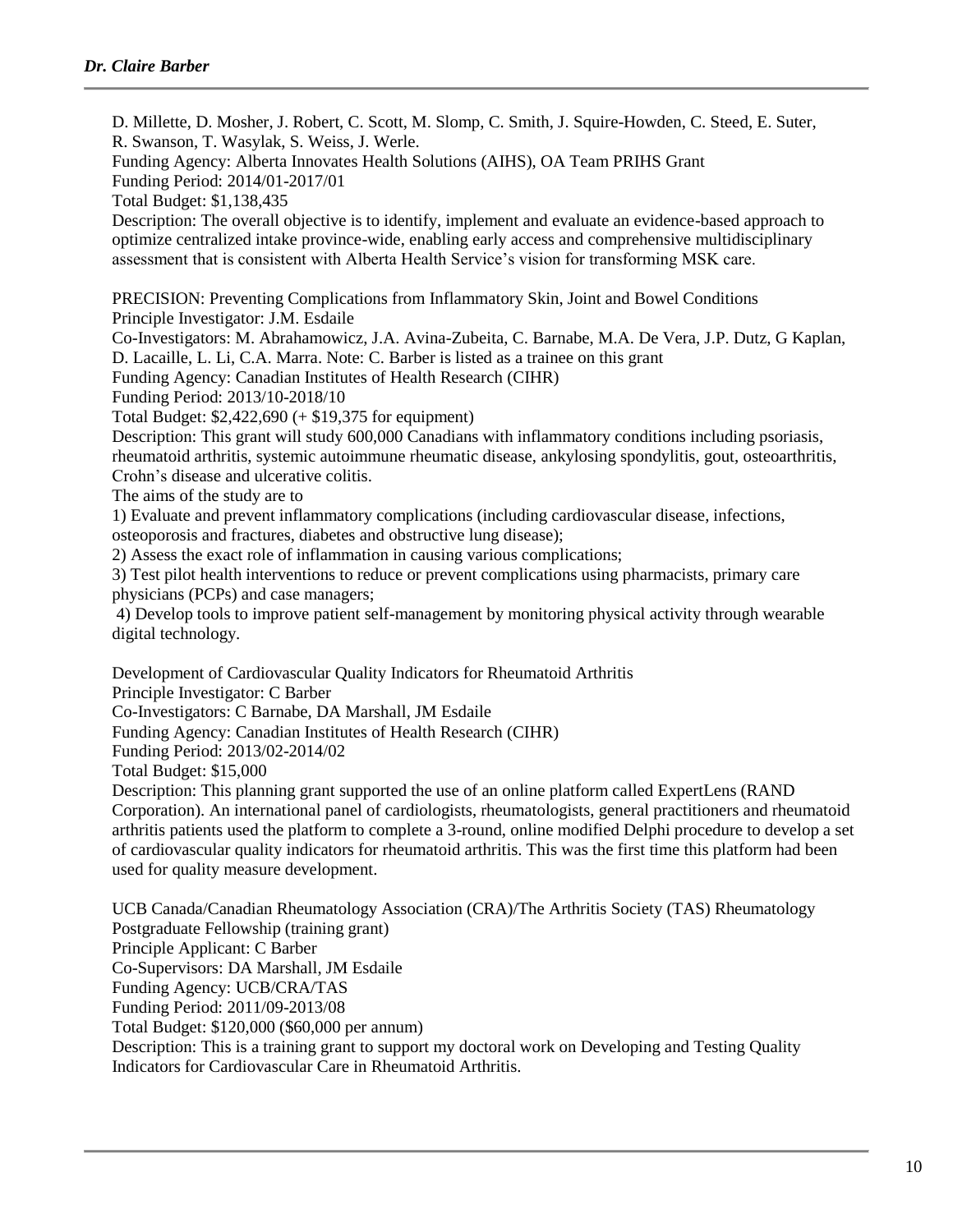## **X. INVITED ADDRESSES / PRESENTATIONS**

### **i.** *Invited addresses*

| 2017/06/02 | Invited talk on the Rheumatology Workforce in Canada (Co-Presenter with Dr. Diane Mosher);<br>at National Specialty Societies Human Resources for Health Dialogue; Royal College of<br>Physicians and Surgeons of Canada, Ottawa.                                               |
|------------|---------------------------------------------------------------------------------------------------------------------------------------------------------------------------------------------------------------------------------------------------------------------------------|
| 2016/28/10 | Invited Speaker and workshop leader. AAC Inflammatory Arthritis Models (IA) of Care<br>Workshop: A Pan-Canadian Core Clinical Dataset for Rheumatoid Arthritis. Montreal, Quebec.                                                                                               |
| 2016/01/10 | Invited Speaker, Reducing the Risks of Cardiovascular problems in patients with arthritis<br>ROAR (Reaching out with Arthritis Research), Burnaby, British Columbia                                                                                                             |
| 2016/03/08 | Presenter, Heart Disease in Rheumatoid Arthritis: Bridging the Gap. ARC – Arthritis Patient<br>Advisory Board monthly meeting. Richmond, British Columbia, Canada.                                                                                                              |
| 2013/09/28 | Presenter, Update from the ACR QMS Subcommittee (Part of a larger workshop entitled:<br>"Towards a Unified Framework for Disseminating $&$ Implementing Guidelines in<br>Rheumatology"); Canadian Rheumatology Association Therapeutics Committee, Toronto,<br>Ontario, Canada. |

### *ii. Presentations*

| 2017/04/20 | Rheumatology Residents half day academic course.<br><b>Topic: Functional Status Measures</b>                                                                                                                                                                                         |
|------------|--------------------------------------------------------------------------------------------------------------------------------------------------------------------------------------------------------------------------------------------------------------------------------------|
| 2017/04/20 | Rheumatology Residents Journal Club,<br>Topic: Challenges of developing a cardiovascular risk calculator for<br>Patient's with rheumatoid arthritis                                                                                                                                  |
| 2017/02/07 | Presenter (Oral) Development of a National Rheumatoid Arthritis Core Clinical Dataset<br>(RACCD) in Canada to Support High Quality Care for RA Patients. 2017 Proceedings of the<br>Canadian Rheumatology Association Annual Scientific Meeting.                                     |
| 2017/01/19 | Developing, testing and implementing tools to improve the quality of healthcare delivered to<br>Canadians with arthritis. Presented at the Board Meeting of Arthritis Research Canada (ARC)                                                                                          |
| 2016/16/16 | Presenter (Oral) Assessing System Level Performance Measures for Early Rheumatoid<br>Arthritis in a Large Multi-Centre Cross-Country Perspective 8-Year Observational Cohort<br>Study. 2016 American College of Rheumatology (ACR) Annual Meeting, Washington, DC.<br>United States. |
| 2015/11/09 | Presenter (poster), Measuring the Rheumatologist Workforce in Canada: Preliminary Results of<br>the Stand Up and Be Counted Survey, 2015 American College of Rheumatology (ACR) Annual<br>Meeting, San Francisco, CA, United States.                                                 |
| 2015/06/26 | Presenter (workshop), What Should our Practice Indicators Be and How Will We Measure them                                                                                                                                                                                            |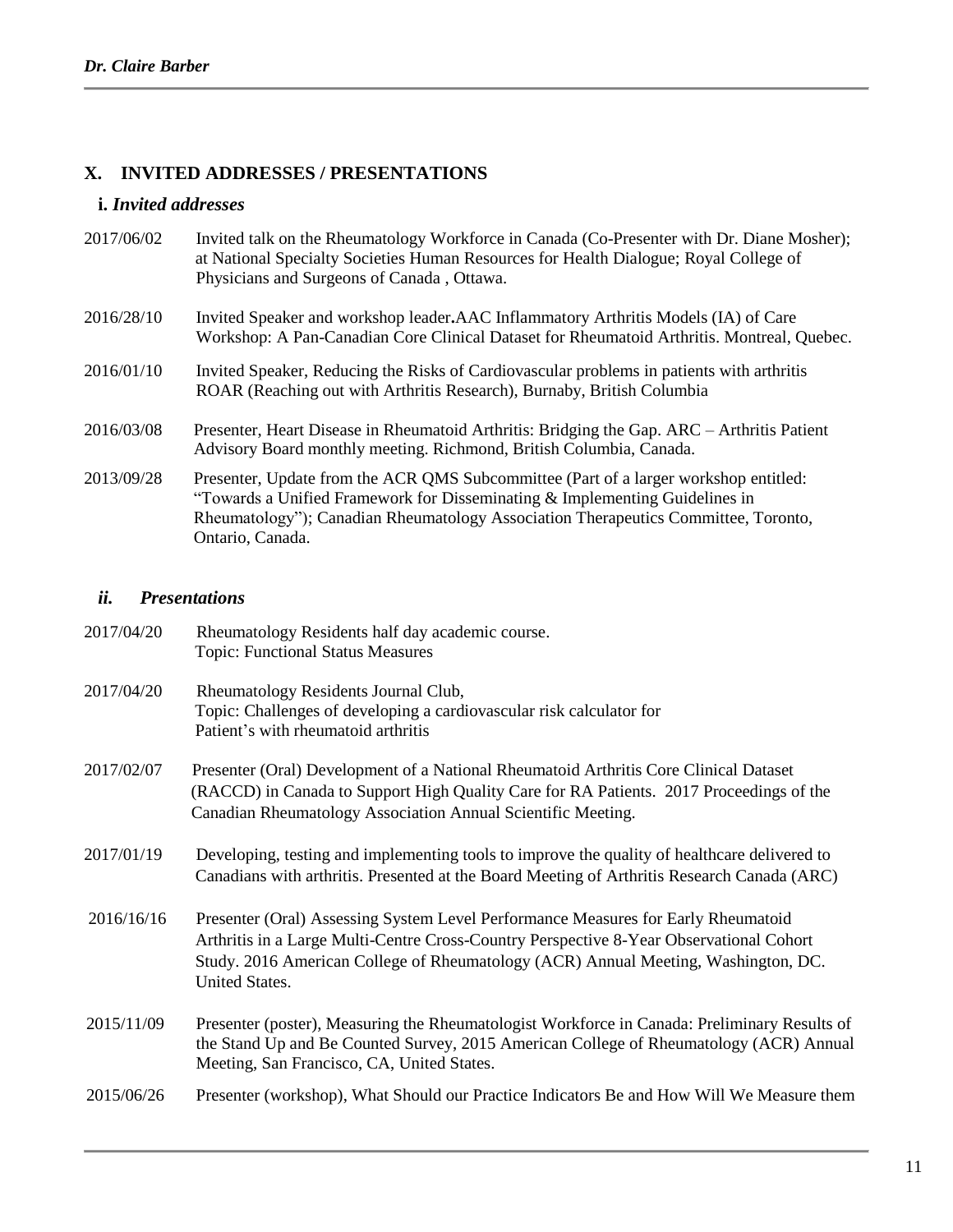|            | Using EMRs? Arthritis Alliance of Canada Data Registry Harmonization Planning Meeting,<br>Calgary, Alberta, Canada.                                                                                                                                                                |
|------------|------------------------------------------------------------------------------------------------------------------------------------------------------------------------------------------------------------------------------------------------------------------------------------|
| 2015/02/06 | Presenter (podium), Developing System-Level Performance Measures for Evaluation of Models<br>of Care for Inflammatory Arthritis Framework, Canadian Rheumatology Association (CRA)<br>Annual Scientific Meeting, Quebec City, Quebec, Canada.                                      |
| 2014/11/01 | Presenter (workshop), Models of Care Performance Measurement Workshop, Arthritis Alliance<br>of Canada Annual Conference, Toronto, Ontario, Canada.                                                                                                                                |
| 2014/09/09 | Presenter (poster), Methods for Development of System Level Performance Measures for<br>Arthritis Care in Canada, Lupus 2014, Quebec City, Quebec, Canada.                                                                                                                         |
| 2014/09/04 | Presenter (poster), Cardiovascular Quality Indicators in Rheumatoid Arthritis, Arthritis Research<br>Centre (ARC) - University of California/San Francisco (UCSF) Meeting, Richmond, British<br>Columbia, Canada                                                                   |
| 2014/08/22 | Presenter (workshop), Developing System-Level Performance Measures for Evaluation of Models<br>of care for Inflammatory Arthritis Framework, Arthritis Alliance of Canada Inflammatory<br>Arthritis Model of Care Champion Meeting, Toronto, Ontario, Canada                       |
| 2014/06/26 | Presenter, Quality Indicators, Arthritis Research Centre Retreat, Vancouver, British Columbia,<br>Canada.                                                                                                                                                                          |
| 2014/02/26 | Presenter (poster) Development of Cardiovascular Quality Indicators (QIs) for Rheumatoid<br>Arthritis (RA) - Defining the Evidence Base and Identifying Candidate QIs, Canadian<br>Rheumatology Association (CRA) Annual Scientific Meeting, Whistler, British Columbia,<br>Canada |
| 2014/02/26 | Presenter (poster), Systematic Review of Best Practices for Cardiovascular Disease Prevention in<br>Persons with Rheumatoid Arthritis, Canadian Rheumatology Association (CRA) Annual<br>Scientific Meeting, Whistler, British Columbia, Canada                                    |
| 2013/11/21 | Presenter (workshop), Performance Measurement for Continuous Improvement, Arthritis Alliance<br>of Canada Pan-Canadian Model of Care for Inflammatory Arthritis Meeting, Toronto, Ontario,<br>Canada                                                                               |
| 2012/11/09 | Presenter (poster), A Systematic Review and Meta-Analysis of Antibiotic Treatment for Reactive<br>Arthritis, American College of Rheumatology (ACR) Annual Scientific Meeting, Washington,<br>District of Columbia, United States                                                  |
| 2012/05/26 | Presenter (poster), Is Antibiotic Therapy Effective in the Treatment of Reactive Arthritis? A<br>Systematic Review and Meta-Analysis, Western Alliance of Rheumatology, Kelowna, British<br>Columbia, Canada                                                                       |
| 2011/11/04 | Presenter (poster), A Systemic Review of Validation Studies of Administrative Data used to<br>Identify Infections, American College of Rheumatology (ACR) Annual Scientific Meeting,<br>Chicago, Illinois, United States                                                           |
| 2011/11/04 | Presenter (poster), Clinical-Pathological Correlates of Proliferative Lesions in Lupus Nephritis,<br>American College of Rheumatology (ACR) Annual Scientific Meeting, Chicago, Illinois, United<br><b>States</b>                                                                  |
| 2011/06/27 | Presenter (podium), Vascular Lesions on Renal Biopsy in Patients with Lupus Nephritis are<br>Associated with Poor Clinical Outcomes, The University of Toronto Rheumatology Research<br>Day, Toronto, Ontario, Canada                                                              |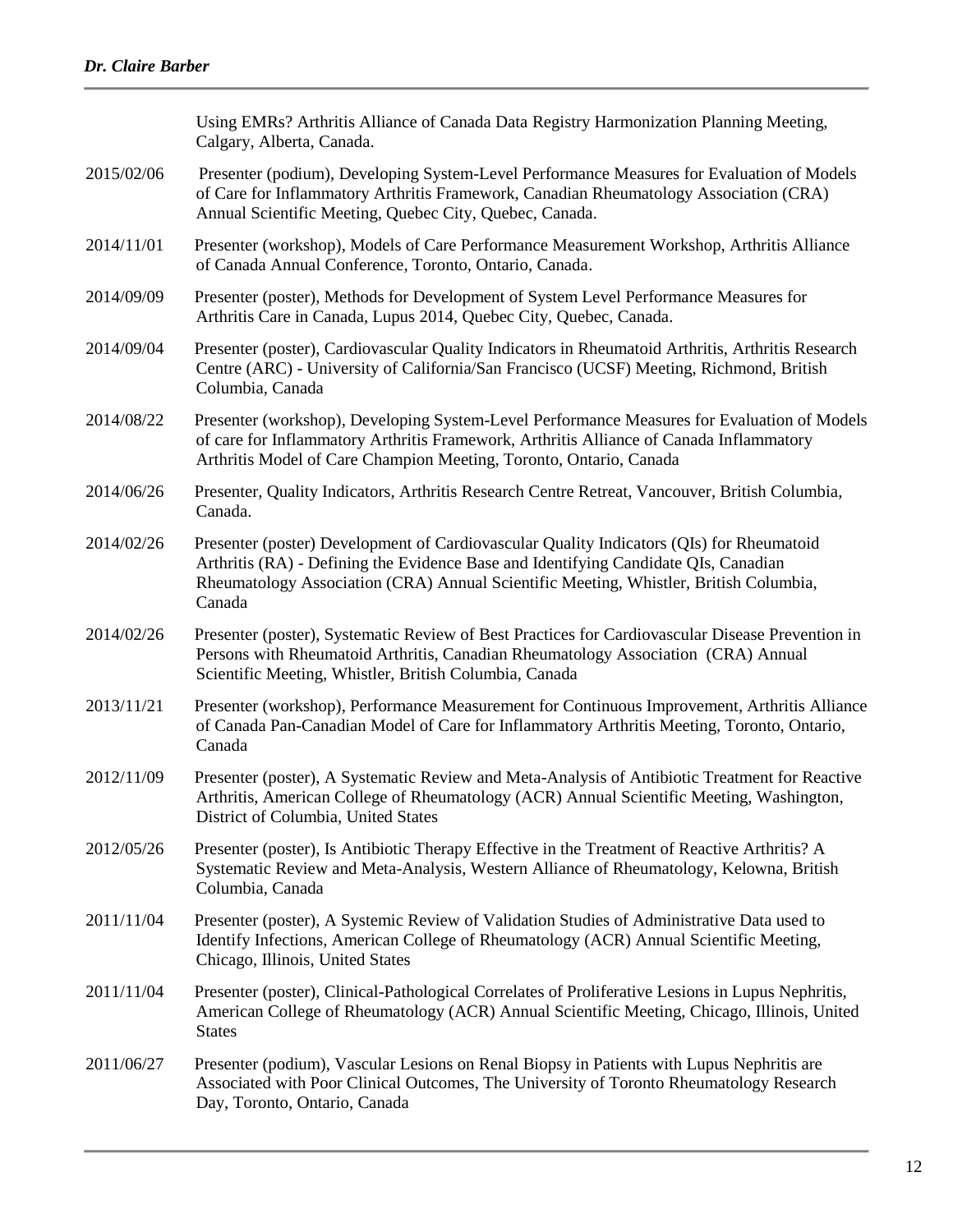| 2011/02/11 | Presenter (poster), Clinical Significance of Renal Vascular Lesions (RVL) on Renal Biopsy in<br>Lupus Nephritis, 2nd Canadian-Mexican Rheumatology Congress, Cancun, Mexico                                                                           |
|------------|-------------------------------------------------------------------------------------------------------------------------------------------------------------------------------------------------------------------------------------------------------|
| 2010/09/24 | Co-presenter, Public Lecture "Understanding Arthritis" presented with Dr. Arthur Bookman,<br>Toronto Western Hospital, Toronto, Ontario, Canada                                                                                                       |
| 2010/06/24 | Presenter (poster), Clinical Correlates of Renal Vascular Lesions (RVL) in Lupus Kidney<br>Disease, 9th International Lupus Conference, Vancouver, British Columbia, Canada                                                                           |
| 2008/10/24 | Presenter (poster), The Impact of Rheumatologic Consultation on Diagnostic Accuracy and<br>Management of Gout in Hospitalized Patients, American College of Rheumatology (ACR)<br>Annual Scientific Meeting, San Francisco, California, United States |
| 2006/02/17 | Presenter (poster), Sustained Remission in Lupus Nephritis, 1st Canadian-Mexican Rheumatology<br>Congress, Acapulco, Mexico.                                                                                                                          |

### **X. PUBLICATIONS**

#### **i.** *Peer Reviewed Manuscript*

- **1.** Rouhi A, Hazlewood G, Shaheen A, Swain M, **Barber CE**. A systematic review of the prevalence of liver fibrosis using transient elastography in patients with inflammatory arthritis. **Clin Exp Rheumatol.**  June 2017, In Press.
- 2. Wilson B.A., Cooper M., **Barber C.** Standards of care for inflammatory arthritis: a literature review. Seminars in Arthritis and Rheumatism., 2017 Mar 6. pii: S0049-0172(16)30442-5. doi: 10.1016/j.semarthrit.2017.02.009. [Epub ahead of print] In press.
- 3. **Barber C**, Jewett L, Badley E.M., Lacaille D, Cividino A, Avens H*, et al.* Stand Up and Be Counted: Measuring & Mapping the Rheumatology Workforce in Canada. J Rheumatol 2017 Feb;44(2):248-257. doi: 10.3899/jrheum.160621
- 4. Khodyakov D, Grant S, **Barber C**, Marshall D, Esdaile J, Lacaille D. Acceptability of an Online Modified-Delphi Panel Approach for Developing Health Services Performance Measures. J Eval Clin Pract. 2017 Apr;23(2):354-360. doi: 10.1111/jep.12623. Epub 2016 Sep 13.
- 5. **Barber CE**, Esdaile J, Martin L, Faris P, Barnabe C, Guo S, Lopatina E, Marshall DA. Gaps in Addressing Cardiovascular Risk in Rheumatoid Arthritis: Assessing Performance using Cardiovascular Quality Indicators. J Rheum 2016; 43(11):1965-1973.
- **6.** Yazdany J, Myslinski R, Miller A, Francisco M, Desai S, Schmajuk G, Lacaile D, **Barber C,** Orozco C, Bunyard M, Bergman MJ, Harrington T, Passo M, Morris E, Matteson E, Olson R, Silverman S, Warren R, Nola K, Robbins M. Methods for Developing the American College of Rheumatology's Electronic Health Record Quality Performance Measures ("eMeasures"). Arthritis Care Res (Hoboken). 2016. 68(10):1390- 401.
- 7. Brophy J, Marshall D, Badley E, Hanly J, Averns H, Ellsworth J, Pope J, **Barber C.** Measuring the Rheumatology Workforce in Canada: A Literature Review. 2016. J Rheumatol; 43(6): 1121-9.
- 8. Choi M, Barber M, **Barber C**, Clarke A, Fritzler M. Preventing the Development of SLE: Identifying Risk Factors and Proposing Pathways for Clinical Care. LUPUS; 25(8):838-49.
- 9. Suter L, **Barber C**, Herrin J, Leong A, Losina E, Miller A, Newman E, Robbins M, Tory H, Yazdany J. American College of Rheumatology White Paper on Performance Outcome Measures in Rheumatology. Arthritis Care Res. (Hoboken) 2016 68(10): 1390–1401.
- 10. **Barber CE,** Marshall D, Mosher D, Akhavan P, Tucker L, Houghton K, Batthish M, Levy D, Schmeling H, Ellsworth J, Tibollo H, Grant S, Khodyakov D, Lacaille D. Development of System-Level Performance Measures for Evaluation of Models of Care for Inflammatory Arthritis. J Rheumatol 2016; Mar; 43(3):530-40.
- 11. **Barber C,** Patel J, Woodhouse L, Smith C, Weiss S, Homik J, LeClercq S, Mosher D, Christiansen T,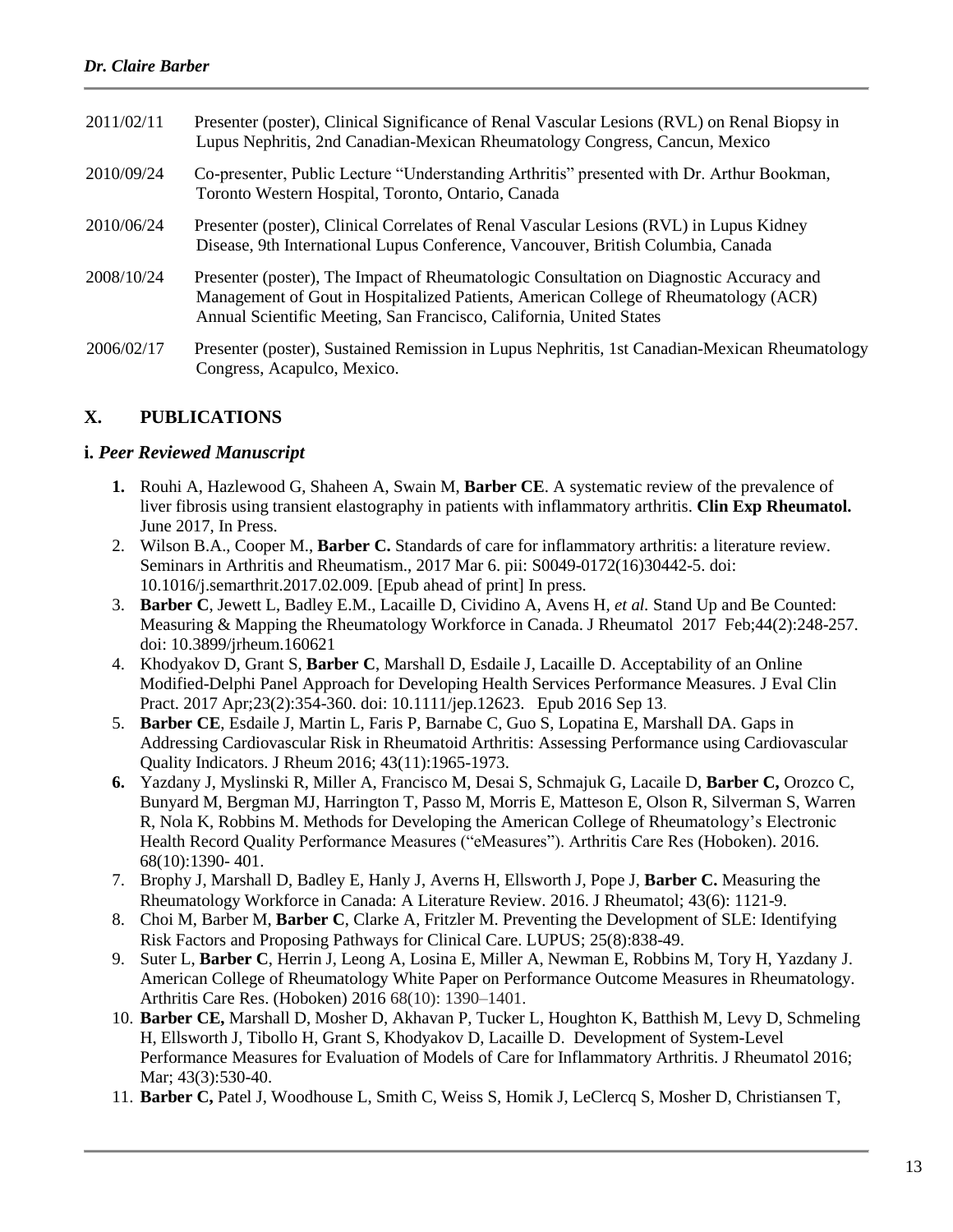Howden J, Wasylak T, Greenwood-Lee J, Emrick A, Suter E, Kathol B, Khodyakov D, Grant Sean, Campbell-Scherer D, Phillips L, Hendricks J, Marshall D. Development of Key Performance Indicators to Evaluate Centralized Intake for Patients with Osteoarthritis and Rheumatoid Arthritis. Arthritis Res Ther 2015, 17:322.

- 12. **Barber C**, Marshall D, Alvarez N, Mancini GBJ, Aviña-Zubieta JA, Khodykakov D, Barnabe, C, Faris P, Hazlewood G, Martin LO, Esdaile JM. Development of Cardiovascular Quality Indicators for Rheumatoid Arthritis: Results from an International Expert Panel Using a Novel Online Process. J Rheumatol 2015; 42(9):1548-55.
- **13. Barber C**, Smith A, Esdaile J, Barnabe C, Martin L, Faris P, Hazlewood G, Noormohamed R, Alvarez N, Mancini GBJ, Lacaille D, Keeling S, Avina-Zubieta A, Marshall D. Best Practices for Cardiovascular Disease Prevention in Rheumatoid Arthritis: A Systemic Review of Guideline Recommendations and Quality Indicators. Arthritis Care Res (Hoboken) 2015; 67(2): 169-179.
- 14. Wang LR, **Barber CE**, Johnson AS, Barnabe C. Invasive Fungal Disease in Systemic Lupus Erythematosus: A Systemic Review of Disease Characteristics, Risk Factors and Prognosis. Semin Arthritis Rheum 2014; 44(3):325-30.
- 15. **Barber C**, Lacaille D, Fortin PR. A Systematic Review of Validation Studies of the use of Administrative Data to Identify Serious Infections. Arthritis Care Res (Hoboken) 2013 65(8):1343-573.
- 16. **Barber CE**, Kim J, Inman R, Esdaile J, James M. Antibiotics for Treatment of Reactive Arthritis: A Systematic Review and Meta-Analysis. J Rheumatol 2013; 40 (6):916-28.
- 17. Touma Z, Gladman DD, MacKinnon A, Carette S, Abu-Shakra M, Askanase A, Nived O, Hanly JG, Landolt-Marticorena C, Tam LS, Toloza S, Nikpour M, Riddell C, Steiman A, Eder L, Haddad A, **Barber C**, Urowitz MB. Development and Assessment of Users' Satisfaction with the Systemic Lupus Erythematosus Disease Activity Index 2000 Responder Index-50 Website. J Rheumatol 2013; 40(1):34-9.
- 18. Bernatsky S, Lix L, O'Donnell S, Lacaille D; CANRAD Network (Hudson M, Markland J, Docherty P, Fritzler M, Jones N, Kaminska E, Khalidi N, Ligier S, Masetto A, Mathieu JP, Robinson D, Smith D, Sutton E, Abu-Hakim M,Leclercq S, Lix L, O'Donnell S, Badley E, Hanly J, Hawker G, Henderson J, Lim S, Peschken C, Stringer E, Svenson L, Labrecque J, Widdifield J, Bernatsky S, Askling J, Bergeron L, Dixon W, Kopec J, Paterson M, Raymond C, Solomon D, Suissa S, Vinet E, Lacaille D, Avina-Zubieta A, Fortin P, Hudson M, Jean S, Rahme E, Solomon D, Whitehead G, **Barber C**, Kuriya B, Labrecque J, Leong A, Sirois C). Consensus Statements for the Use of Administrative Health Data in Rheumatic Disease Research and Surveillance. J Rheumatol 2013; 40(1):66-73.
- 19. **Barber CE**, Herzenberg A, Aghdassi E, Su J, Lou W, Qian G, Yip J, Nasr SH, Thomas D, Scholey J, Wither Urowitz M, Gladman D, Reich H, Fortin PR. Evaluation of Clinical Outcomes and Renal Vascular Pathology Among Patients with Lupus. Clin J Am Soc Nephrol 2012; 7(5):757-764.
- 20. **Barber C**, Leclerc R, Gladman DD, Urowitz MB, Fortin PR. Posterior Reversible Encephalopathy Syndrome: An Emerging Disease Manifestation in Systemic Lupus Erythematosus. Semin Arthritis Rheum 2011; 23(4):358-365.
- 21. **Barber CE**, Lee P, Steinhart AH, Lazarou J. Multifocal Motor Neuropathy with Conduction Block Following Treatment with Infliximab. J Rheumatol 2010; 37(8):1778-1780
- 22. **Barber CE**, Thompson K, Hanly JG. Impact of a Rheumatology Consultation Service on the Diagnostic Accuracy and Management of Gout in Hospitalized Patients. J Rheumatol 2009; 36(8):1699-1704
- 23. Horton R, **Barber CE**. Opioid-Induced Respiratory Depression Resulting from Trans-dermal Fentanyl-Clarithromycin Drug Interaction in a Patient with Advanced COPD. J Pain Symptom Manage 2009; 37(6):e2-5
- 24. **Barber CE**, Geldenhuys L, Hanly JG. Sustained Remission of Lupus Nephritis. Lupus 2006; 15(2):94- 101
- 25. **Barber CE**, Hewlwtt TJ, Geldenhuys L, Kiberd BA, Acott PD, Hatchette TF. BK Virus Nephropathy in a Heart Transplant Recipient: Case Report and Review of the Literature. Transpl Infect Dis 2006; 8(2):113- 121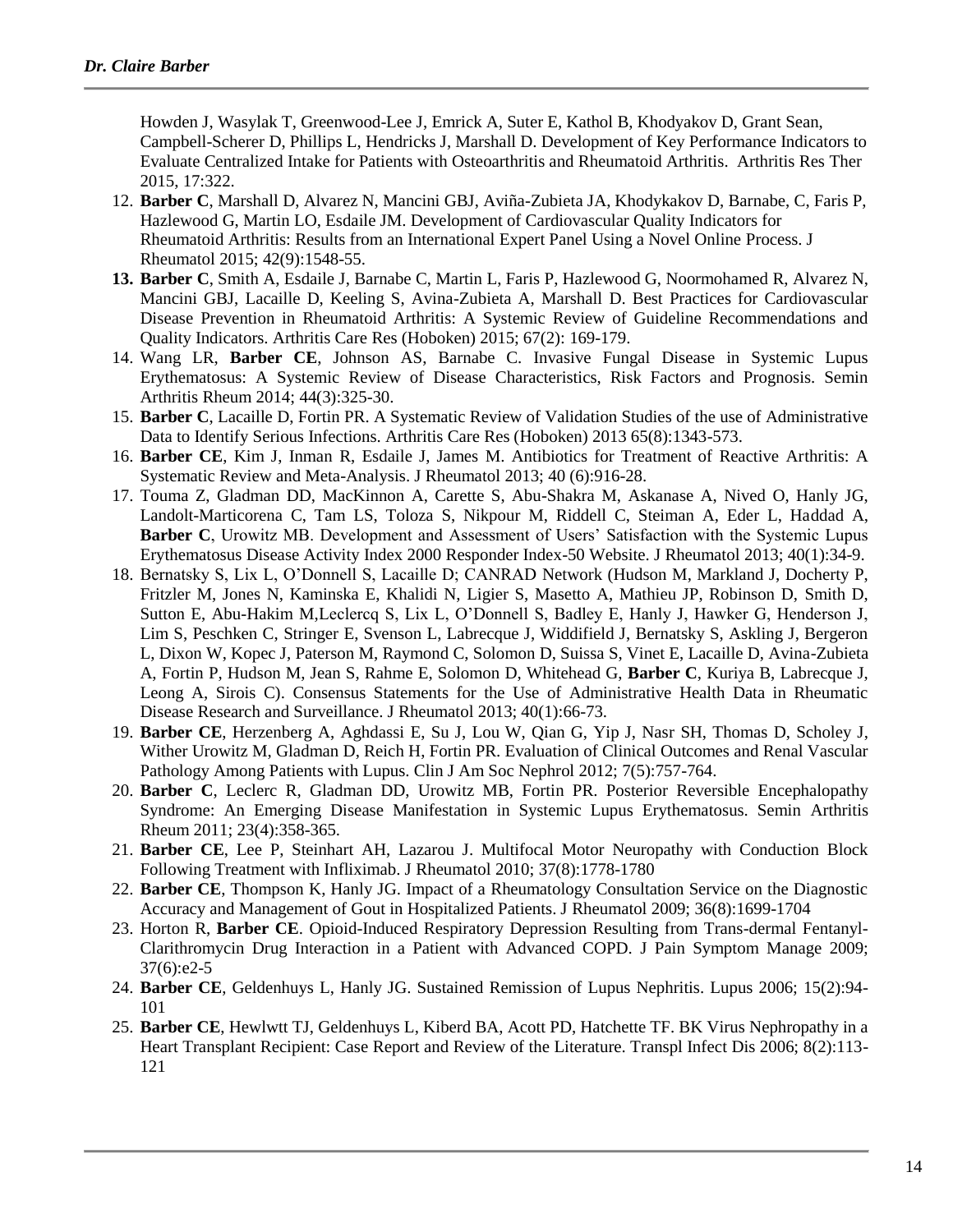#### *iii. Submitted Manuscripts*

- 1. Rouhi A., Hazlewood G., Shaheen A., Swain M., **Barber C**. Prevalence and risk factors for liver fibrosis detected by transient elastography or shear wave elastography in inflammatory arthritis: A systematic review, Clin Exp Rheumatol. In Press Clin Exp Rheumatol
- 2. Cooper M., Rouhi A., **Barber C.** A Systematic Review of Quality Measures for Inflammatory Arthritis. J Rheumatology. (Submitted)
- 3. **Barber CE**, Mosher D., Ahluwalia V., Zummer M., Marshall D, Choquette D., Lacaille D., Bombardier C., Chandran V., Lydiatt A., Khodyakov D., Dao E., Barnabe C. Development of a Canadian Core Clinical Dataset to Support High Quality Care for Rheumatoid Arthritis Patients in Canada. J Rheumatology (Submitted)
- 4. **Barber C.E.,** Nasr M., Barnabe C., Badley E., Lacaille D., Pope J., Cividino A., Yacyshyn E., Baillie, Mosher D., Thomson G.J., Charnock C., Thorne J.C., Zummer M., Brophy J., Ruban T.N., Ahluwalia A., McDougall R., Marshall D. Planning for the rheumatologist workforce: Factors associated with work hours and volumes. Journal of Clinical Rheumatology. (Submitted)

#### *iv. Non-Peer Reviewed Manuscripts*

- 1. **Barber CE,** Gold W, Fortin PR. Infections in the Lupus Patient: Perspectives on Prevention. Current Opin Rheumatol 2011; 23(4):358-3652.
- 2. Hanly JG, **Barber CE**. Insight into SLE-Related Migraine using Brain Single-Photon-Emission Computed Tomography. Nat. Clin Pract Rheumatol 2007; 3(4):200-201.

#### **iv.** *Books, Chapters Non-Peer Reviewed*

1. **Barber C,** Carette S. Vasculitis as a Paraneoplastic Syndrome and Direct Tumor Invasion. Inflammatory Diseases ofBlood Vessels, Second Edition. Ed. Hoffman GS, Weyand CM, Langford CA, Goronzy JJ. Wiley-Blackwell Publishing, 2012:460-472.

#### *v. Abstracts - Published Peer Reviewed*

- 1. Zummer M., Ahluwalia V., Mosher D., **Barber C**. Implementation and evaluation of inflammatory arthritis models of care in Canada. Proceedings of Laurentian Conference, Quebec. May 12, 2017.
- 2. Nasr M., Seidel J., Patel A.B., Shahid R., **Barber C.E**., Sharma R., Bertazzon S., Waters N., Vanderby S., Faris P., Briggs T. McDonald T., Marshall D.A. Exploratory Spatial Analysis of Osteoarthritis Patients in Alberta Conference proceedings: the Sixth Spatial Knowledge and Information Canada Conference, Banff, AB. February, 2017.
- 3. Eldoma M, Resch L, Ebadi H, **Barber C**. Immune-mediated necrotizing myopathy with underlying central core disease: a case report. J Rheumatol 2017; 44; 888
- 4. Rouhi A, Hazlewood G, Shaheen AA, Swain G, **Barber C.** Immune-mediated necrotizing myopathy with underlying central core disease: a case report. J Rheumatol 2017; 44; 888
- 5. **Barber C**, Nasr M, Barnabe C, Yacyshyn E, Pope J, Cividino A, Baillie C, Mosher D, Thomson J, Charnock C, McGowan C, Ruban T, McDougall R, Marshall D. Predictors of Canadian Adult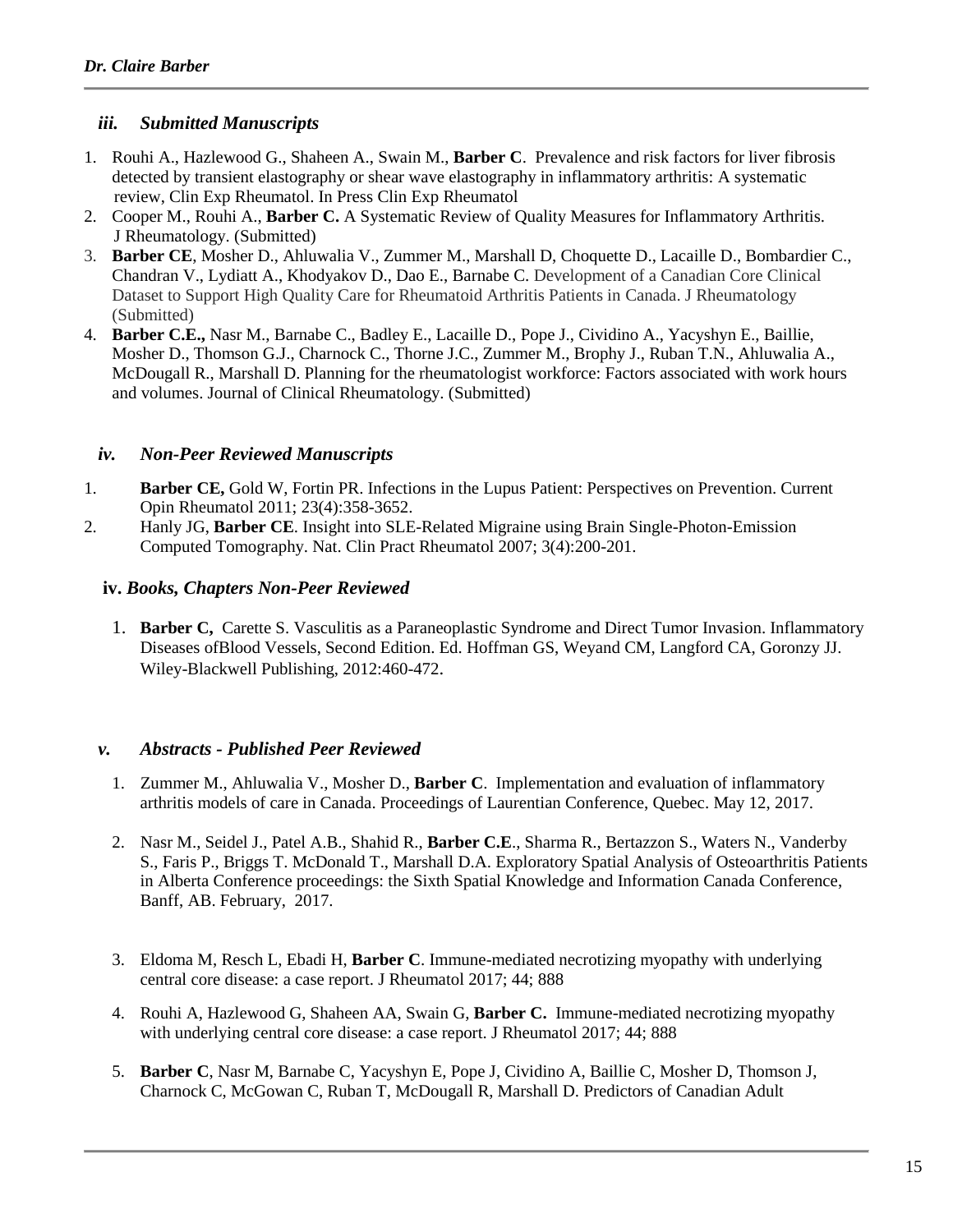Rheumatologist Clinical Workload and Working Hours. J Rheumatol 2017; 44; 883

- **6. Barber C**, MacMullan P, Barnabe C, Marshall D, Benseler S, Twilt M, Hazelwood G, Fifi-Mah A, Emrick A, Sandhu N, Stevenson M, Ziouzina O, Mosher D, Rheum4U Working Group. Rheum4U – Preliminary Results of Piloting a Web-based Tool for Quality Improvement in Rheumatology Clinics. J Rheumatol 2017; 44; 884
- 7. **Barber C**, Schieir O, Lacaille D, Marshall D, Barnabe C, Hazlewood G, Nadeau L, Thorne C, Ahluwalia V, Bartlett S, Boire G, Haraoui B, Hitchon C, Keystone E. Assessing System-Level Performance Measures for Early Rheumatoid Arthritis in the Canadian Early Arthritis Cohort Study (CATCH): An 8- Year Observational Cohort Study**.** J Rheumatol 2017; 44; 885
- 8. **Barber C**, Ahluwalia V, Zummer M, Mosher D, Marshall D, Choquette D, Lacaille D, Bombardier C, Dao E, Khodyakov D, Barnabe C, RACCD Working Group. Development of a National Rheumatoid Arthritis Core Clinical Dataset (RACCD) in Canada to Support High Quality Care for RA Patients. J Rheumatol 2017; 44; 855
- 9. **Barber C**, Thorne C, Burt J, Barnabe C, Hamilton S, Szamko I, Denning L, Ahluwalia V. Challenges in Measuring Wait Times for Rheumatology Care in Canada: A Demonstration Using Four Models of Care. J Rheumatol 2017; 44; 884
- **10. Barber C,** Jewett L, Ahulwalia V, Averns H, Baillie C, Badley E, Mosher D, Thorne C, Cividino A, Zummer M, Barnabe C, Lacaille D, Ellsworth J, Levy D, Ruban T, Brophy J, Pope J, McDougall R, Lundon K, Thomson J, Charnock C, Yacyshyn E, Marshall D. Measuring the Rheumatologist Workforce in Canada: Stand Up and Be Counted! J. Rheum.2016; 43(6): 1204-5
- **11. Barber C,** Esdaile J, Martin L, Faris P, Barnabe C, Guo S, Lopatina E, Marshall D. Quality of Cardiovascular Care in RA: Assessing the Current State and Identifying Areas of Improvement. J Rheumatol.2016; 43(6): 1204
- **12. Barber C,** Patel J, Woodhouse L, Smith C, Homik J, LeClercq S, Mosher D, Christiansen T, Squire Howden J, Wasylak T, Greenwood-Lee J, Emrick A, Suter E, Kathol B, Khodyakov D, Grant S, Campbell-Scherer D, Phillips L, Hendricks J, Marshall D. Key Performance Indicators for Evaluation of Centralized Intake Systems for Osteoarthritis and Rheumatoid Arthritis Healthcare Teams in Alberta. J Rheumatol. 2016; 43(6): 1205
- **13. Barber CE,** Jewett L, Ahluwalia V, Baillie C, Mosher D, Zummer M, Thorne JC, Ellsworth J, Averns H, Barnabe C, Cividino A, Pope JE, Badley E, Levy D, Ruban TLundon K, McDougall R, Brophy J, Lacaille D, Marshall DA. Measuring the Rheumatologist Workforce in Canada: Preliminary Results of the Stand Up and Be Counted Survey. Arthritis Rheum.2015;67 (suppl 10).
- **14. Barber CE**, Lacaille D, Mosher D, Akhavan P, Ellsworth J, Houghton K, Batthish M, Levy D, Schmeling H, Tibollo H, Grant S, Khodyakov D, Marshall D. Developing System Level Performance Measures for Evaluation Models of Care for Inflammatory Arthritis. J Rheumatol 2015;42:1266
- **15. Barber CE**, Lacaille D, Mosher D, Akhavan P, Ellsworth J, Houghton K, Batthish M, Levy D, Schmeling H, Tibollo H, Grant S, Khodyakov D, Marshall D. Methods for Development of System Level Performance Measures for Arthritis Care in Canada. Proceedings of Lupus 2014.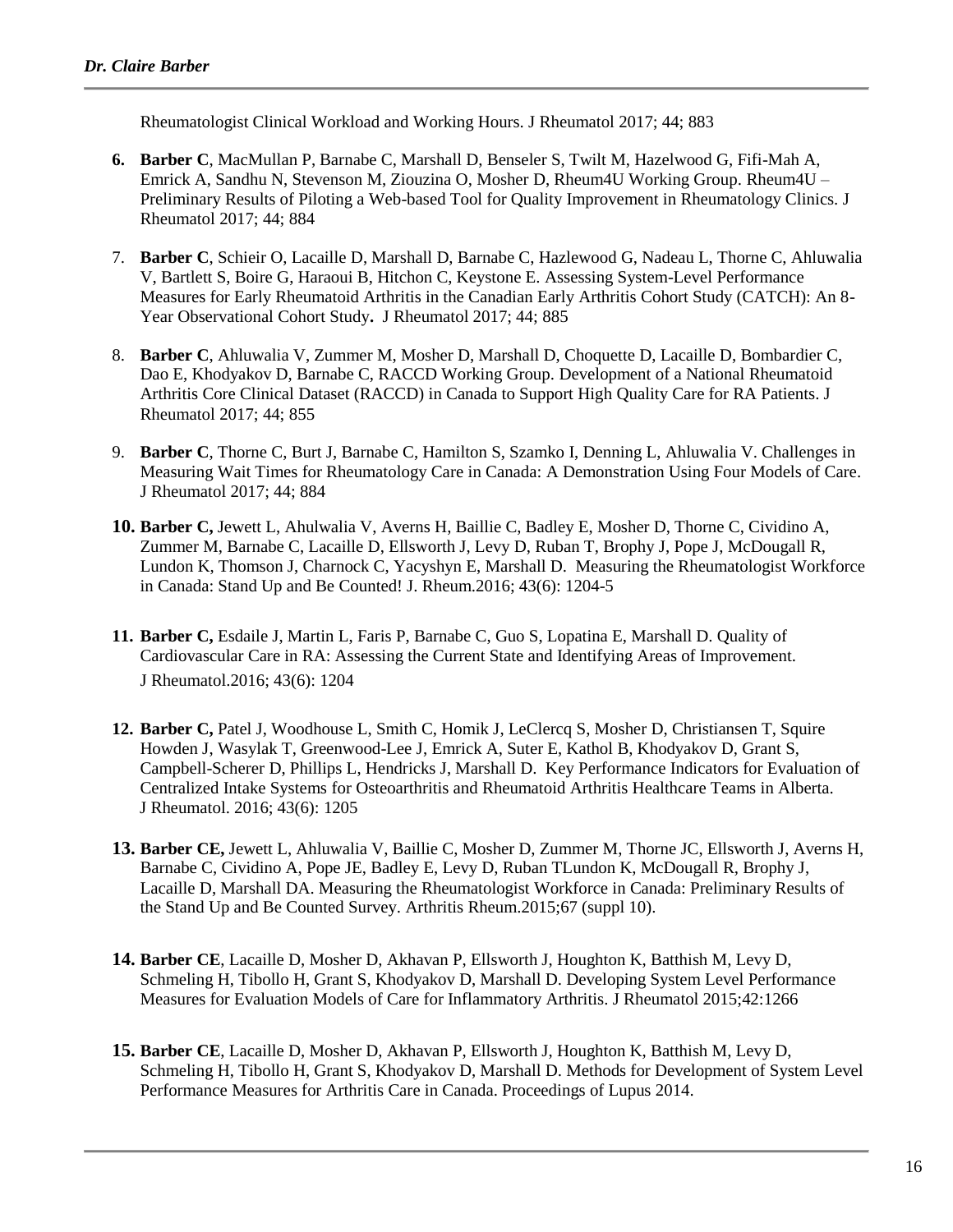- **16. Barber C**, Marshall D, Alvarez N, Mancini J, Lacaille D, Keeling S, Avina-Zubieta JA, Smith A, Noormohamed R, Barnabe C, Martin L, Faris P, Esdaile J. Development of Cardiovascular Quality Indicators (QIs) for Rheumatoid Arthritis (RA) - Defining the Evidence Base and Identifying Candidate QIs. J Rheumatol 2014;41:1445
- **17. Barber C**, Smith A, Esdaile J, Barnabe C, Martin L, Faris P, Noormohamed R, Alvarez N, Mancini J, Lacaille D, Keeling S, Avina-Zubieta A, Marshall D. Systematic Review of Best Practices for Cardiovascular Disease Prevention in Persons with Rheumatoid Arthritis. J Rheumatol 2014;41:1445- 1446.
- **18.** Wang LR, **Barber CE**, Johnson AS, Barnabe C. Invasive Fungal Disease in Systemic Lupus Erythematosus: A Systematic Review of Disease Characteristics, Risk Factors, and Prognosis. J Rheumatol 2014; 41:1536-1537.
- **19.** Charlton A, Johns C, Mosher D, **Barber C**, Martin L. Patient Medication Knowledge and Satisfaction with Inflammatory Arthritis Medication Information as Justification for Pharmacist-led Medication Education Program. J Rheumatol 2014;41:1511.
- **20. Barber C**, Kim J, Inman R, Esdaile J, James M. A Systematic Review and Meta-Analysis of Antibiotic Treatment for Reactive Arthritis. Arthritis Rheum 2012; 64 (Suppl 10): 172.
- **21. Barber C**, Barnabe C, Marshall D, Esdaile J. Population-Based Study of Preventable Infections in Hospitalized Patients with Systemic Lupus Erythematosus. Arthritis Res There 2012; 14 (Suppl 3): S75.
- **22. Barber C,** Kim J, Inman R, Esdaile J, James M. Is Antibiotic Therapy Effective in the Treatment of Reactive Arthritis? A Systemic Review and Meta-Analysis. J Rheumatol. 2013 June; 40(6):916-928.
- **23. Barber C**, Lacaille D, Fortin PR. A Systemic Review of Validation Studies of Administrative Data used to Identify Infections. Arthritis Rheum 2011; 63 (Suppl 10): 1180.
- **24. Barber C**, Urowitz M, Gladman DD, Wither JE, Landolt-Marticorena C, Reich H, Lou W, Jiandong S, Yip J, Qian G, Thomas D, Nasr S, John R, Aghdassi E, Fortin PR. Clinical-Pathological Correlates of Proliferative Lesions in Lupus Nephritis. Arthritis Rheum 2011; 63 (Suppl 10): 1398.
- **25. Barber CE**, Herzenberg A, Aghdassi E, Su J, Lou W, Yip J, Nasr S, Thomas D, Wither J, Urowitz M, Gladman D, Fortin PR. Clinical Correlated of Renal Vascular Lesions (RVL) in Lupus Kidney Disease. Proceedings of the Ninth International Congress on Systemic Lupus Erythematosus 2010.
- **26. Barber C**, Hersenberg A, Aghdassi E, Su J, Lou W, Yip J, Nasr S, Thomas D, Wither J, Urowitz M, Gladman D, Fortin PR. Clinical Significance of Renal Vascular Lesions (RVL) on Renal Biopsy in Lupus Nephritis. Proceedings of the Second Canadian-Mexican Rheumatology Congress 2010.
- **27. Barber CE**, Thompson K, Hanly JG. The Impact of Rheumatologic Consultation on Diagnostic Accuracy and Management of Gout in Hospitalized Patients. Proceedings of the American College of Rheumatology Annual Scientific Meeting 2008 (S747-S748).
- **28. Barber CE**, Hanly JG. Sustained Remission in Systemic Lupus Nephritis. Proceedings of the First Mexican-Canadian Rheumatology Congress 2006.

#### *vi. Communications - Non-Peer Reviewed*

- **1. Barber C.**, Lundon K., Shupak R., Marshall D.A. So We Stood Up and Got Counted...Now What? CRAJ 2017; 27(1): 7-7A
- 2. Ahluwalia V, **Barber C**, Mosher D, Zummer M, Couto S.A Pan-Canadian Clinical Dataset for Rheumatology. CRAJ 2016; 26(1):14-5
- 3. **Barber C**, Lacaille D, Mosher D, Marshall D. Towards a Performance Measurement Framework for Inflammatory Arthritis Care in Canada. CRAJ 2016. 26(1): 12-13
- 4. Ahluwalia V, Frank C, Mosher D, Zummer M and Expert Advisor's Including **Barber CE**. A Pan-Canadian Approach to Inflammatory Arthritis Models of Care. Arthritis Alliance of Canada.